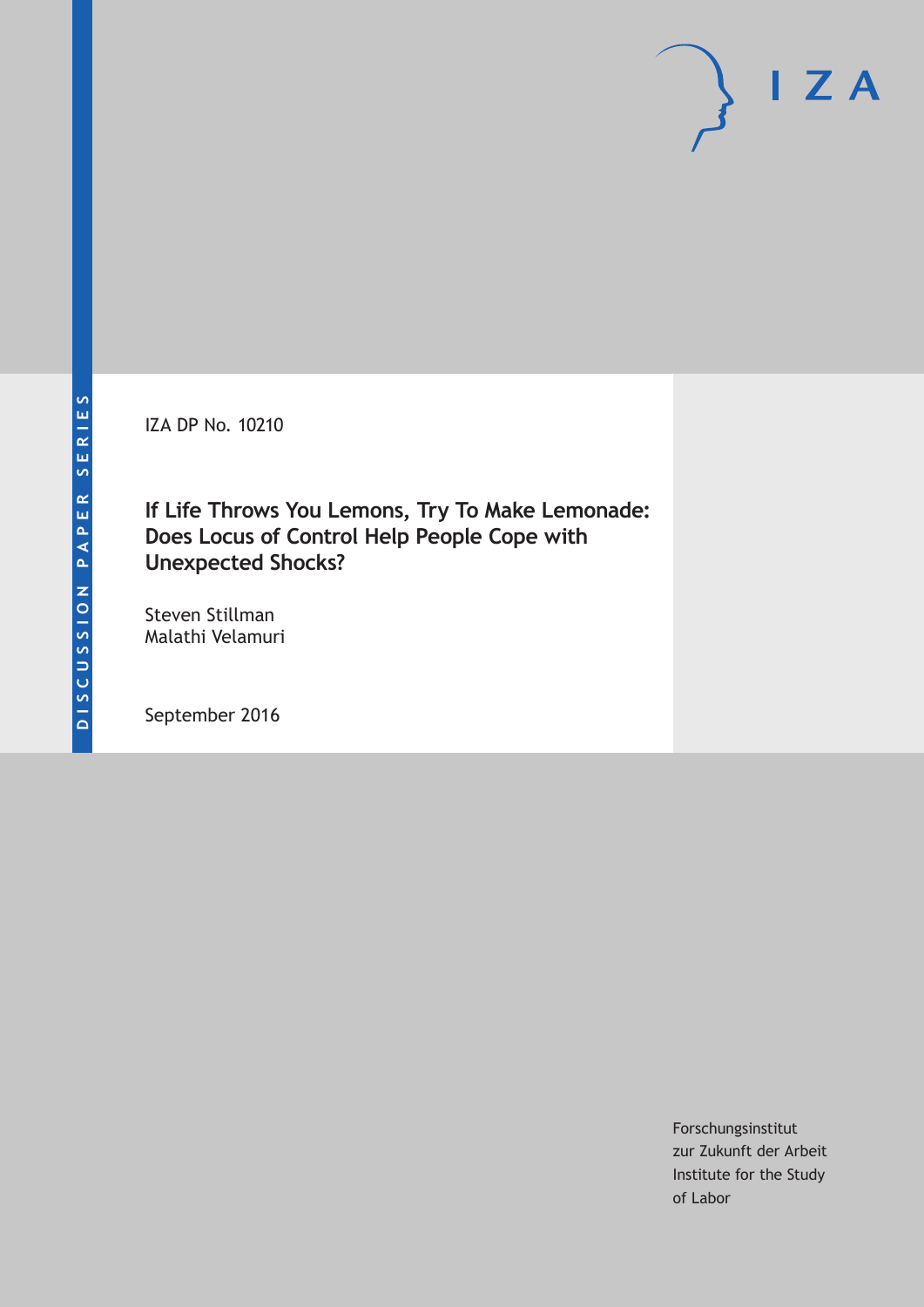# **If Life Throws You Lemons, Try To Make Lemonade: Does Locus of Control Help People Cope with Unexpected Shocks?**

### **Steven Stillman**

*Free University of Bozen-Bolzano and IZA* 

## **Malathi Velamuri**

*Chennai Mathematical Institute* 

Discussion Paper No. 10210 September 2016

IZA

P.O. Box 7240 53072 Bonn Germany

Phone: +49-228-3894-0 Fax: +49-228-3894-180 E-mail: iza@iza.org

Any opinions expressed here are those of the author(s) and not those of IZA. Research published in this series may include views on policy, but the institute itself takes no institutional policy positions. The IZA research network is committed to the IZA Guiding Principles of Research Integrity.

The Institute for the Study of Labor (IZA) in Bonn is a local and virtual international research center and a place of communication between science, politics and business. IZA is an independent nonprofit organization supported by Deutsche Post Foundation. The center is associated with the University of Bonn and offers a stimulating research environment through its international network, workshops and conferences, data service, project support, research visits and doctoral program. IZA engages in (i) original and internationally competitive research in all fields of labor economics, (ii) development of policy concepts, and (iii) dissemination of research results and concepts to the interested public.

IZA Discussion Papers often represent preliminary work and are circulated to encourage discussion. Citation of such a paper should account for its provisional character. A revised version may be available directly from the author.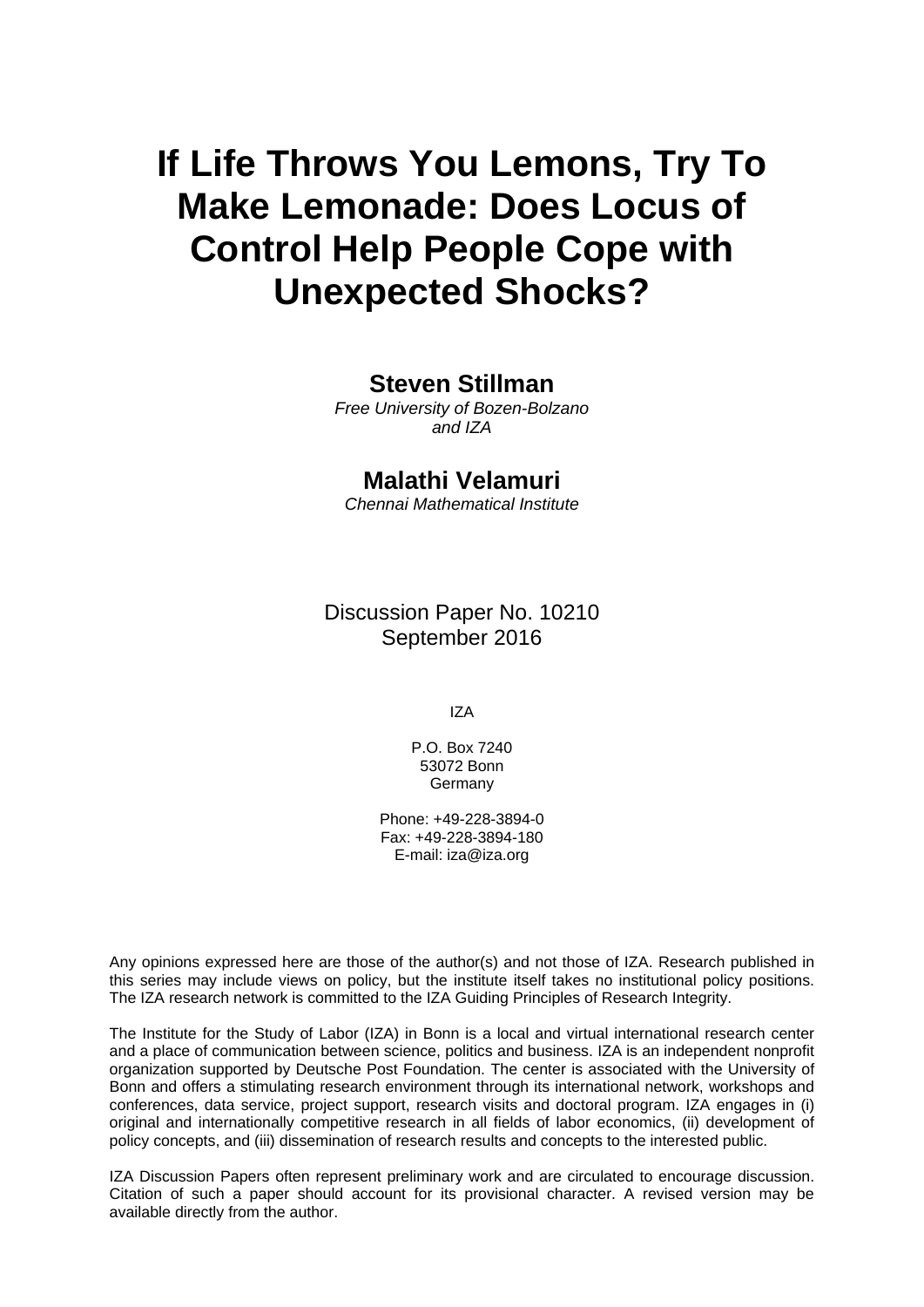IZA Discussion Paper No. 10210 September 2016

# **ABSTRACT**

## **If Life Throws You Lemons, Try To Make Lemonade: Does Locus of Control Help People Cope with Unexpected Shocks?\***

A number of recent papers have found that non-cognitive skills and in particular, locus of control (LoC), are important predictors of success in life in terms of both traditional labor market and socioeconomic outcomes, and measures of subjective wellbeing. Specifically, the literature has found a strong correlation between having an internal locus of control and standard measures of success and happiness. In this paper, we examine whether having an internal LoC also helps people manage the consequences of two mainly unanticipated negative shocks, being a crime victim and experiencing a serious illness or injury. We find that these events have large negative consequences on both subjective wellbeing and objective economic outcomes. For men, these shocks have smaller effects on subjective wellbeing when they are more internal but that the long-run effects on income are no smaller. On the other hand, for women with an internal LoC, we find some evidence that these shocks have larger impacts. We draw on the psychology literature to discuss the results.

JEL Classification: I31, J16

Keywords: locus of control, crime, illness, wellbeing, HILDA

Corresponding author:

 $\overline{a}$ 

Steven Stillman Department of Economics and Management Free University of Bozen-Bolzano Piazza Università 1 Bozen-Bolzano, 39100 Italy E-mail: steven.stillman@unibz.it

<sup>\*</sup> This paper uses unit record data from the Household, Income and Labour Dynamics in Australia (HILDA) Survey. The HILDA Project was initiated and is funded by the Australian Government Department of Social Services (DSS) and is managed by the Melbourne Institute of Applied Economic and Social Research (Melbourne Institute). The findings and views reported in this paper, however, are those of the author and should not be attributed to either DSS or the Melbourne Institute.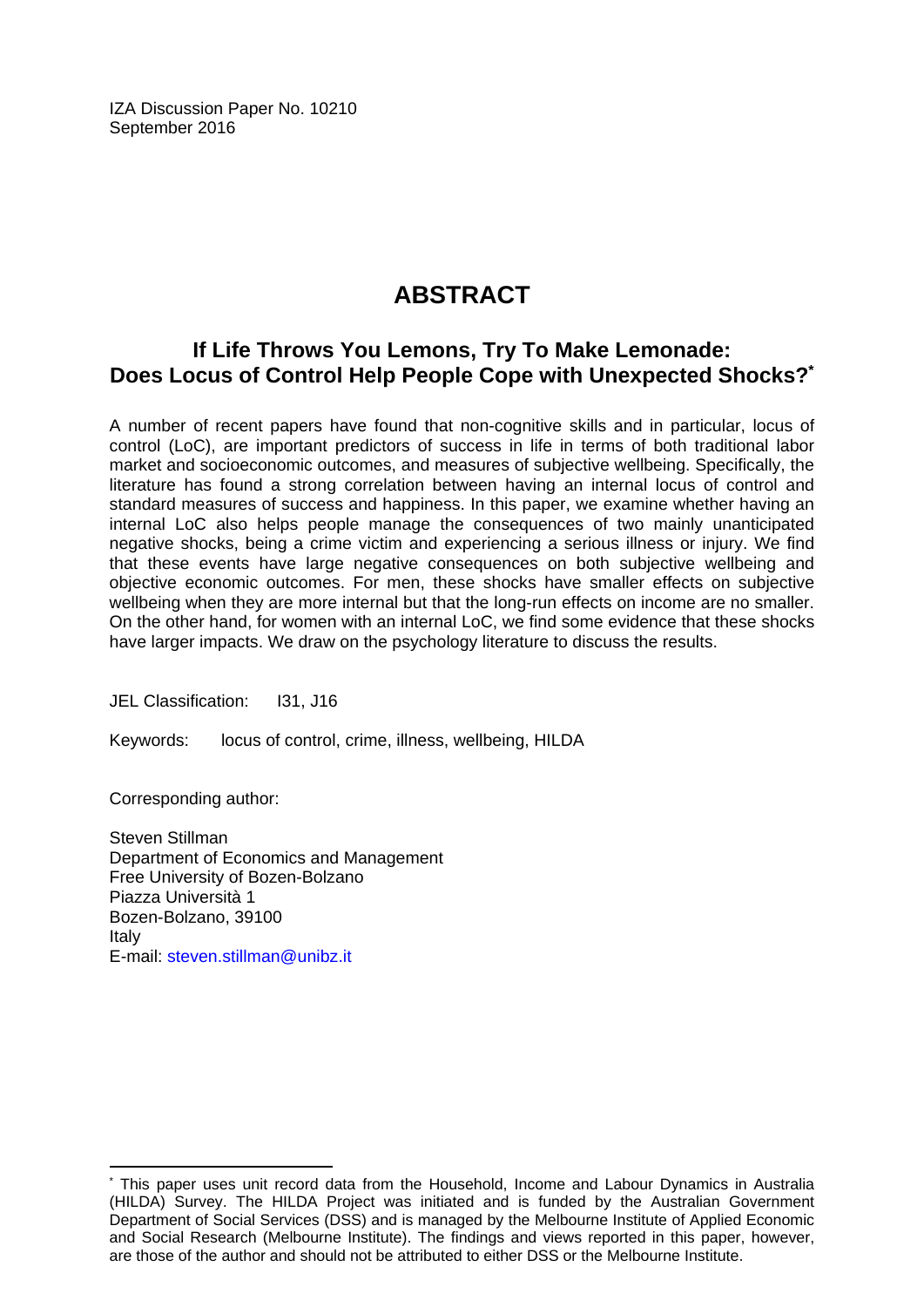#### 1 Introduction

A number of recent papers have found that non-cognitive skills and, in particular, locus of control, are important predictors of success in life in terms of both traditional labor market and socioeconomic outcomes and measures of subjective wellbeing (Heckman et al. 2006; Cobb-Clark and Schurer 2013; Coleman and DeLeire 2003). Locus of control (LoC) represents a person's feeling about how much control they have over their life (Rotter 1966; Gatz and Karel 1993). People with 'internal' LoC believe that much of what happens to them is caused by their own actions, while those who are 'external' believe forces beyond their control are the main determinants. The literature has found a strong correlation between being internal (that is, having an internal LoC) and standard measures of success and happiness (Heckman et al. 2006; Cobb-Clark and Schurer 2013; Coleman and DeLeire 2003).

In this paper, we examine whether being internal also helps people cope with the consequences of two mainly unanticipated negative shocks: being a crime victim and experiencing a serious illness or injury.<sup>1</sup> As is shown in this and other recent papers, these events have large negative consequences on both subjective wellbeing and objective economic outcomes (Mahuteau and Zhu 2015; Ballas and Dorling 2007; Powdthavee 2009; Frijters et al. 2011; Johnston et al. 2015). We choose to examine these two events because in the data we use, the Household Income Labour Force Survey of Australia (HILDA), they are two of the more common negative shocks that the previous literature suggests are both mainly unanticipated and have large negative impacts.<sup>2</sup> HILDA is a longitudinal study, hence we are able use an individual fixed effects approach to control for all time-invariant confounding factors in the relationship between these shocks and the outcomes we examine, as well as for all fixed cognitive and non-cognitive skills.

<sup>&</sup>lt;sup>1</sup>There is evidence from psychologists suggesting that personality traits influence an individual's likelihood of experiencing specific life events as well as their speed of adaptation (Mazure et al., 2000; Jakšić et al., 2012). Hence, we also examined whether there were interactions between personality traits, such as being conscientious, and the impact of these shocks. With the exception of LoC, we did not find any evidence for interactive effects for any of the other personality traits measured in the data.

<sup>&</sup>lt;sup>2</sup>In general, there is some anticipation of these events and hence in our regression models we control for the year prior to each event occurring. However, we do not find consistent evidence that the anticipation extends further back in time, which is consistent with previous research such as Frijters et al. (2011).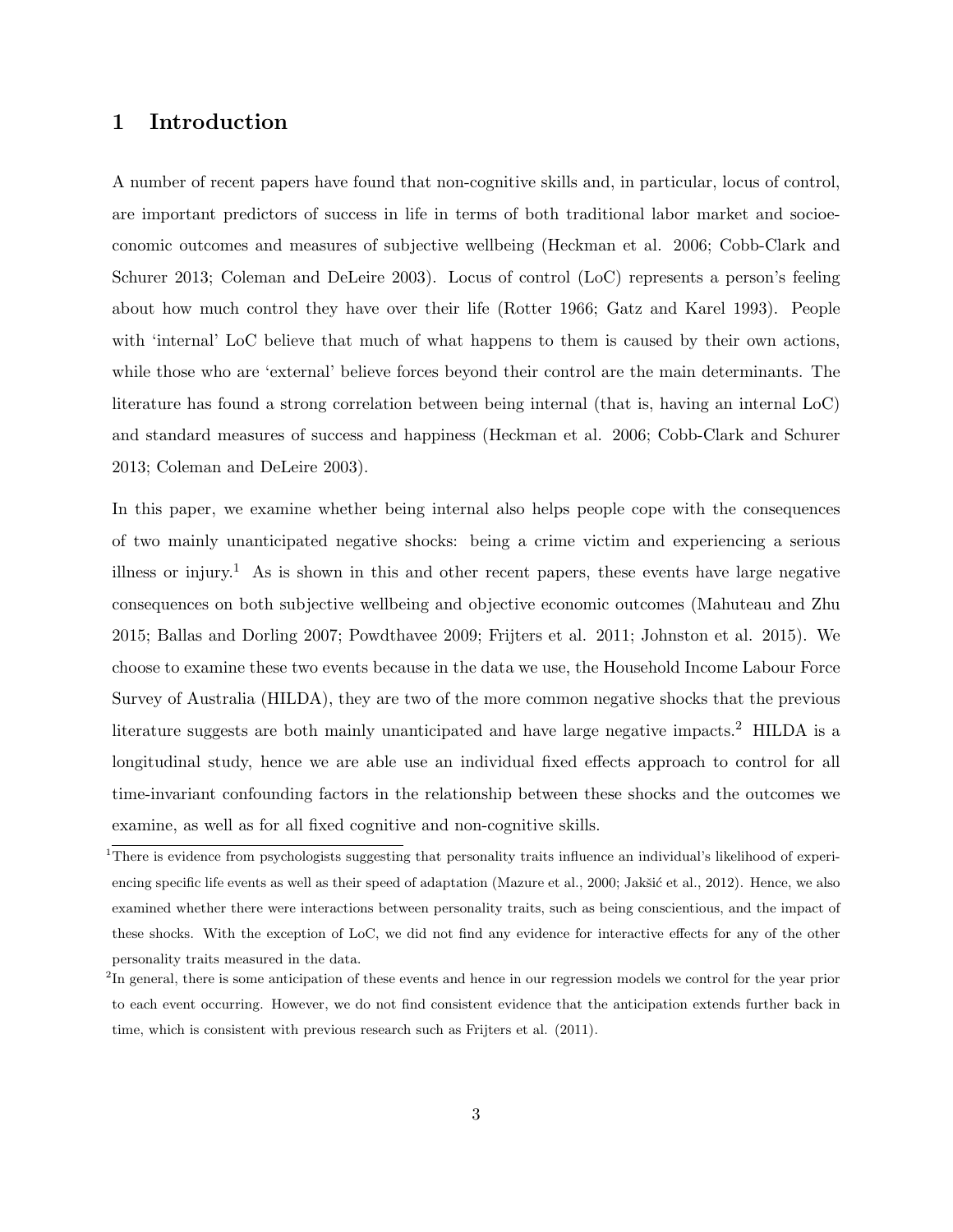Psychologists view coping strategies as either problem-focused or emotion-focused. Problemfocused coping comprises efforts to alter the hostile environment that is perceived as the source of stress/shock. Emotion-focused coping, on the other hand, tries to manage or regulate the emotional responses evoked by the stressful situation. Individuals with an internal LoC are more likely to use problem-focused coping strategies relative to those who see situations as not amenable to control (Folkman, 1984; Bandura, 1992). This has led some psychologists to argue that internal people are better able to cope with negative shocks while others contend that the relationship between LoC and coping depends on the specific event (Steinlauf 1979; Greenglass 1988).

A recent paper by Buddelmeyer and Powdthavee (2016) also examines the role of internal LoC in moderating the impact of negative shocks using the HILDA data, using methods similar to those used in this paper.<sup>3</sup> We compliment and extend upon this paper in a number of dimensions. First, we focus only on the two shocks discussed above, while they examine the impact of a wide range of negative shocks measured in HILDA including many that are likely to be strongly anticipated (e.g. being fired, separating from a spouse) and some that likely confound a number of shocks (e.g. major worsening in finances, death of a family member). By focusing on just two shocks, we are able to delve more deeply into important heterogeneity in response to these shocks. Along these lines, our second major contribution is that we examine the impact of these shocks and the moderating influence of LoC on multiple measures of affective wellbeing, cognitive wellbeing and traditional socioeconomic outcomes, while they just consider the impact on one outcome from each wellbeing domain (mental health and life satisfaction).

Psychologists categorize subjective wellbeing (SWB) into two distinct components: (1) affective wellbeing (AWB), which reflects positive (eg., happiness) and negative (eg., depression) emotions and moods, and (2) cognitive wellbeing (CWB) that relates to how individuals evaluate their life overall (life satisfaction, for example) as well as specific life domains (job satisfaction, satisfaction with relationships etc.).<sup>4</sup> AWB serves an information function in that emotions and moods are seen as internal monitors of progress towards goals. To maintain this functionality, AWB is required to adapt quickly to long-term changes (Kim-Prieto et al., 2005). Life events are likely to affect

 $3$ Etilé et al. (2014) has some similarities to our paper as well but focuses on the role of early childhood circumstances in moderating the impact of negative shocks on mental health.

<sup>4</sup>See Luhmann et al. (2012) for a detailed description of the AWB and CWB constructs.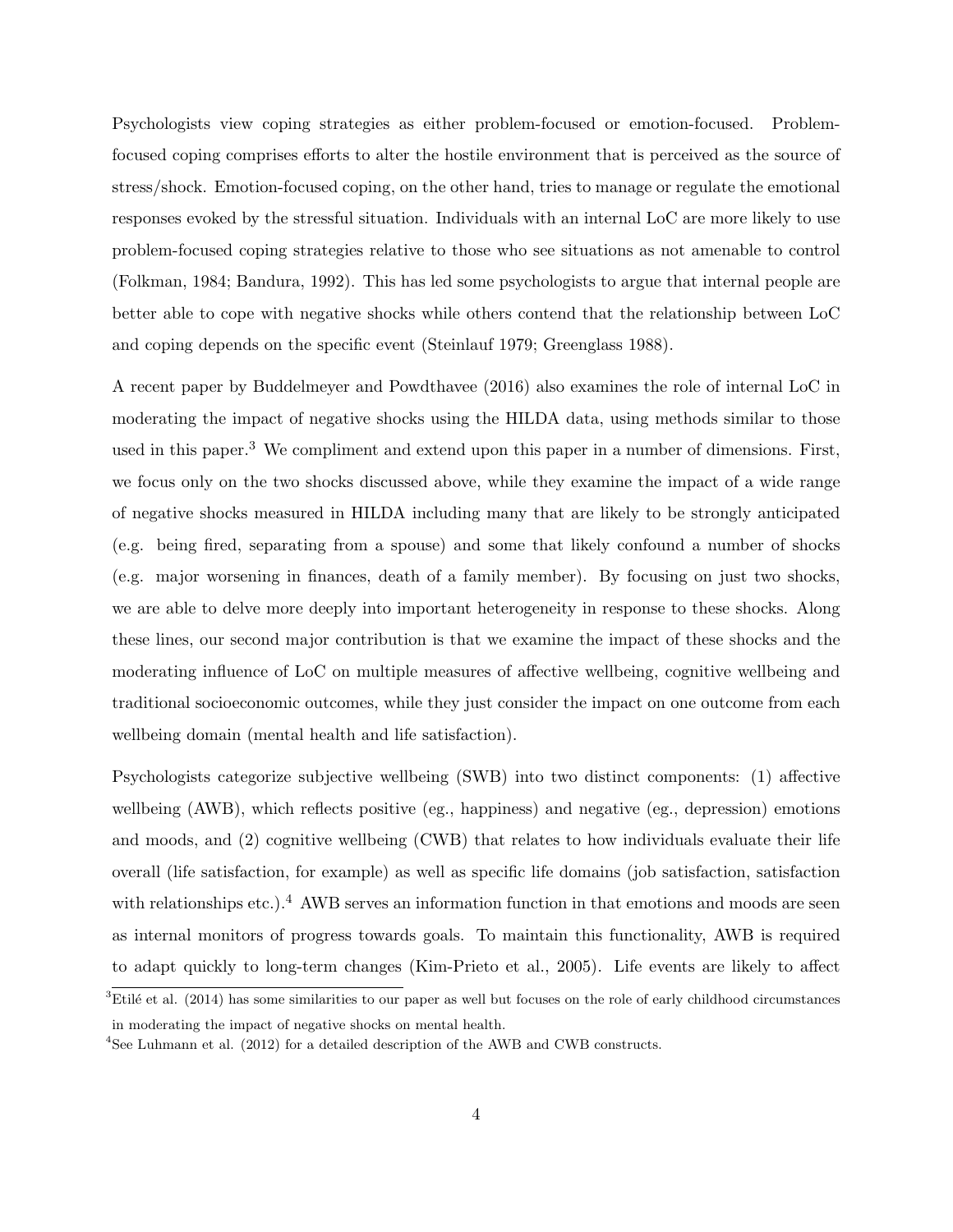CWB significantly if they are perceived as impeding major life goals either in the work sphere or in the family/relationship sphere (Wilson and Gilbert, 2008). Changes in CWB are hypothesized to be less automatic compared to changes in AWB. Consistent with this theory, evidence indicates that positive income shocks increase life satisfaction but do not have much impact on emotional wellbeing (Kahneman and Deaton, 2010). Thus, prior evidence suggests that adaptation of AWB and CWB may not occur at the same rate. This is precisely what we find in our empirical results.

Finally, we carefully look at heterogeneity by gender. A number of early studies found that the distribution of scores on Rotters internal-external (IE) scale test differed between the genders, with women obtaining higher external scores on average.<sup>5</sup> Evidence from psychologists also reveals gender differences in coping with life events (Carver et al., 1989; Lengua and Stormshak, 2000). Our main findings discussed below are consistent with the patterns emphasized by the psychology literature and reveal the importance of looking at men and women separately.

Using eleven years of longitudinal data from HILDA and allowing for a flexible adaptation profile, we find notable gender differences in response to shocks as well as in adaptation. For men, we find that being the victim of a crime or suffering from a serious illness or injury has smaller effects on subjective wellbeing when they are more internal. This is true for both AWB and CWB, but stronger for AWB as measured by the SF-36 mental health domain. On the other hand, while both negative shocks lead to large long-run declines in income, this is not smaller for more internal men. Hence, it appears that men who are more internal feel better about similar circumstances than those that are more external.

For women, we find evidence that an internal LoC can be bad for coping. For example, being the victim of a violent crime has larger negative impacts on AWB and socioeconomic outcomes (in particular, marital status) for women that are more internal. This is also true for short-run impact of a serious illness or injury on physical health. In some circumstances, it appears to be easier for women to cope with unexpected negative shocks if they feel circumstances are outside their control.

The rest of the paper is organised as follows: section 2 describes the data used in the analysis and presents some descriptive statistics. We present the empirical strategy in Section 3 and results in Section 4. Section 5 concludes.

 $5$ See Randall and Desrosiers (1980), Strickland and Haley (1980) and references therein.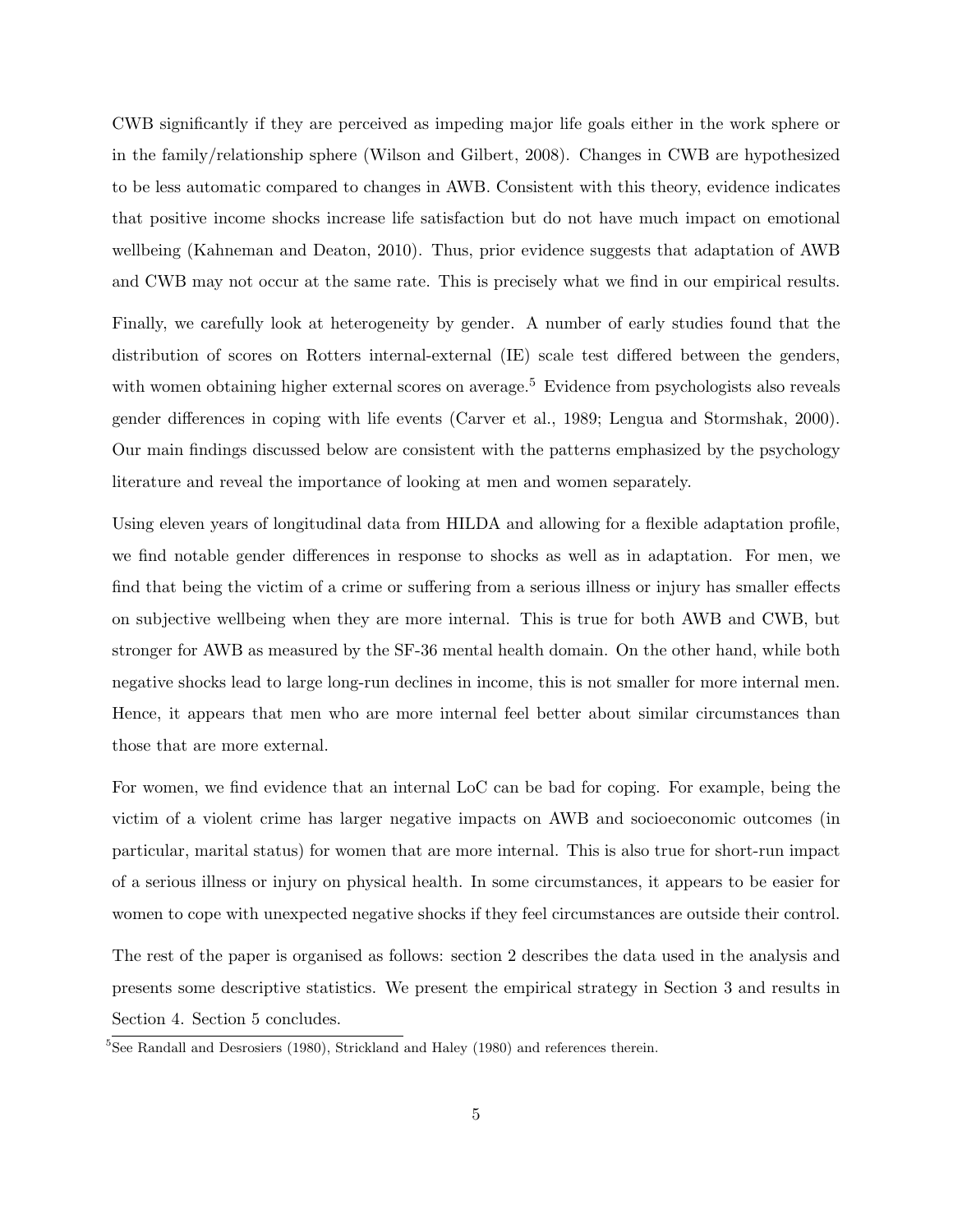#### 2 Data and Summary Statistics

HILDA began in 2001 and has since been administered annually. HILDA interviews all adult members (aged 15 and over) in over 7,500 sample households and collects information about economic and subjective wellbeing, labour market dynamics and family dynamics. Individuals in sample households are followed over time regardless to whether they remain in the original households. Four survey instruments are included in HILDA: a Household Form and a Household Questionnaire are completed during a personal interview with one adult member of each household; a Person Questionnaire is administered to all adult household members; and a Self-Completion Questionnaire (SCQ) is provided to all respondents to the Person Questionnaire and is collected at a later date or returned by post.

The SCQ elicits subjective responses to an array of sensitive questions. Starting in the second wave (2002), the following question was added to the SCQ: "We now would like you to think about major events that have happened in your life over the past 12 months. For each statement cross either the YES box or the NO box to indicate whether each event happened during the past 12 months. If you answer YES, then also cross one box to indicate how long ago the event happened or started." Twenty-one major events are then listed below the question. We focus on two of these events, 'Victim of physical violence (e.g., assault)' and 'Serious personal injury or illness to self'. As discussed above, we focus on these events because they are fairly common, less likely to be anticipated than some of the other events captured in this survey and have been found to have large impacts on individual outcomes. Unfortunately, individuals do not provide any further details about any of the events listed in this section.

The SCQ also includes the standardized SF-36 questions on the health domains of physical functioning, role-physical, bodily pain, general health, vitality, social functioning, role-emotional and mental health. These questions can be aggregated to form standardized scores for general physical and mental health domains, valued from 0 to 100. We examine the impact of shocks on both of these. The mental health domain can be viewed as an AWB measure, since it includes questions such as whether the individual was happy, whether the individual was depressed and so on during the 4 weeks prior to the survey. Our outcome measures also include individuals' reported over-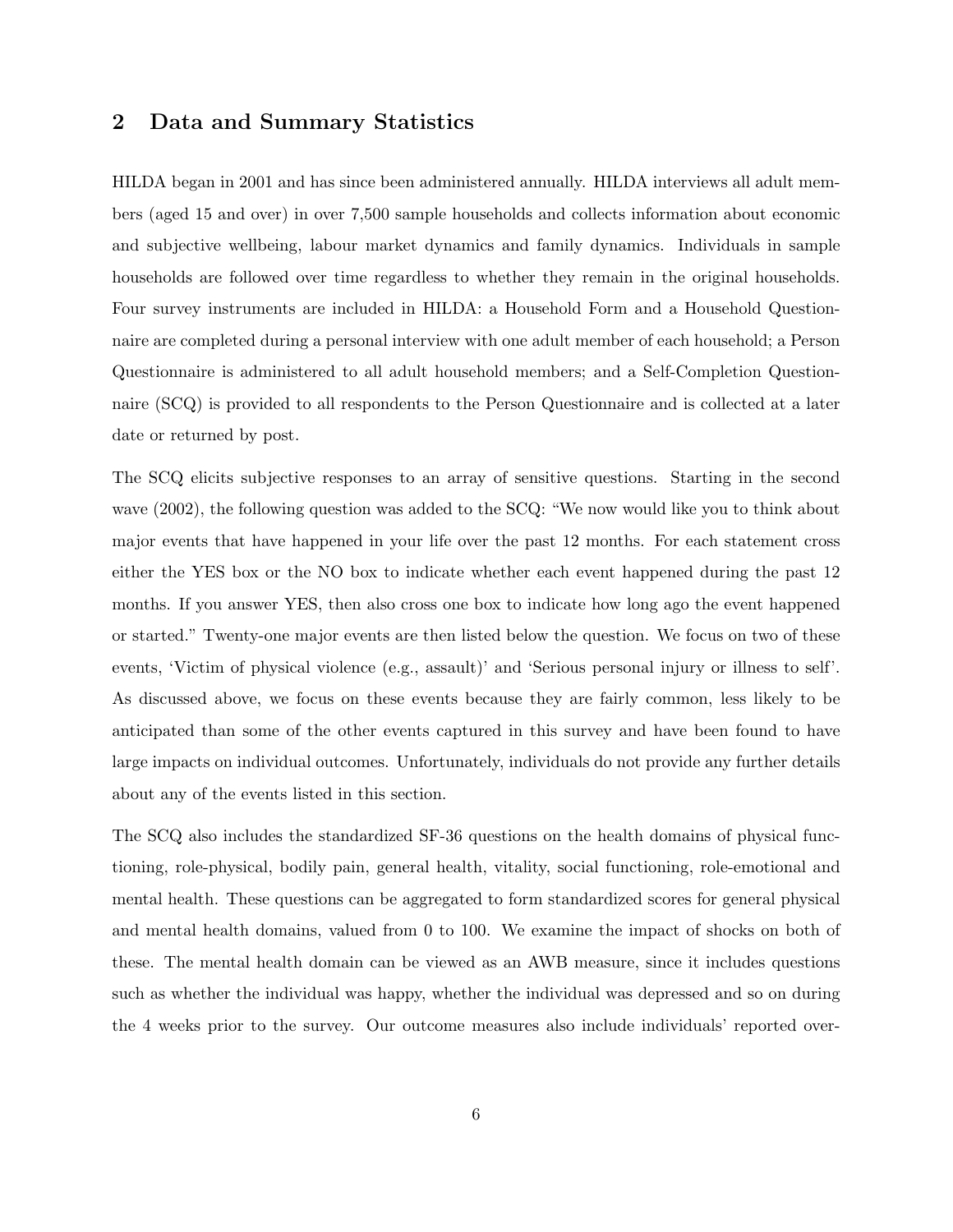all life satisfaction,<sup>6</sup> which reflects cognitive wellbeing (CWB). We include a second measure of CWB, an individual's average satisfaction with their relationships.<sup>7</sup> We also consider three objective, domain-specific measures of CWB, specifically employment status and personal income (job domain) and marital/de-facto relationship status (relationship domain).

Locus of control is measured in HILDA in the 2003, 2004 and 2007 waves. A module of seven questions is asked where each is in the form of statements asserting a higher or lower degree of autonomy over one's life.<sup>8</sup> Respondents are required to agree or disagree with each assertion. Following the literature, we reverse coded the responses to some statements such that for all responses, a higher number implies greater internal LoC. For each of the three waves, we then added these responses to get a range from 7-49. We then standardized this index over the entire sample. Thus, a positive (negative) index value implies an internal (external) LoC relative to the mean. Cobb-Clark and Schurer (2013) found that the LoC is stable in response to the same shocks we examine here but contains a significant amount of classical measurement error. For this reason, we average the index over all available waves for each individual to create a time-invariant measure of LoC.

We use data from the 2002 to 2011 waves of HILDA as the question on experiencing shocks was added in 2001. We initially restrict our sample to 102,025 observations where individuals are aged 25-64, are not Aboriginal/Torres Straight Islanders and did not join HILDA in the wave 11 booster sample. We then further drop 19,162 observations where the shock data is unavailable, 7,558 observations where individuals experienced one of the shocks in their first year in the data

 ${}^{6}$ The person questionnaire asks a series of questions on eight different aspects of life satisfaction in each wave. Individuals are then asked, "All things considered, how satisfied are you with your life? Again, pick a number between 0 and 10 to indicate how satisfied you are." This is the measure we use of overall life satisfaction.

<sup>7</sup> Individuals are asked to rank, again on a 0 to 10 scale, how satisfied they are with their relationship with their partner/spouse, children, stepchildren, parents, stepparents, and most recent former spouse/partner, their partner's relationship with their children, and their children's relationship with each other. Because not all of these relationships are applicable for each person, we average over all that apply to each person to create a measure of each individual's average satisfaction with family relationships.

<sup>&</sup>lt;sup>8</sup>The statements are: (1) "I have little control over the things that happen to me"; (2) "There is really no way I can solve some of the problems I have"; (3) "There is little I can do to change many of the important things in my life"; (4) "I often feel helpless in dealing with the problems of life"; (5) "Sometimes I feel that Im being pushed around in life"; (6) "What happens to me in the future mostly depends on me"; (7) I can do just about anything I really set my mind to do". Each is on a scale of 1-7, with higher numbers indicating more agreement.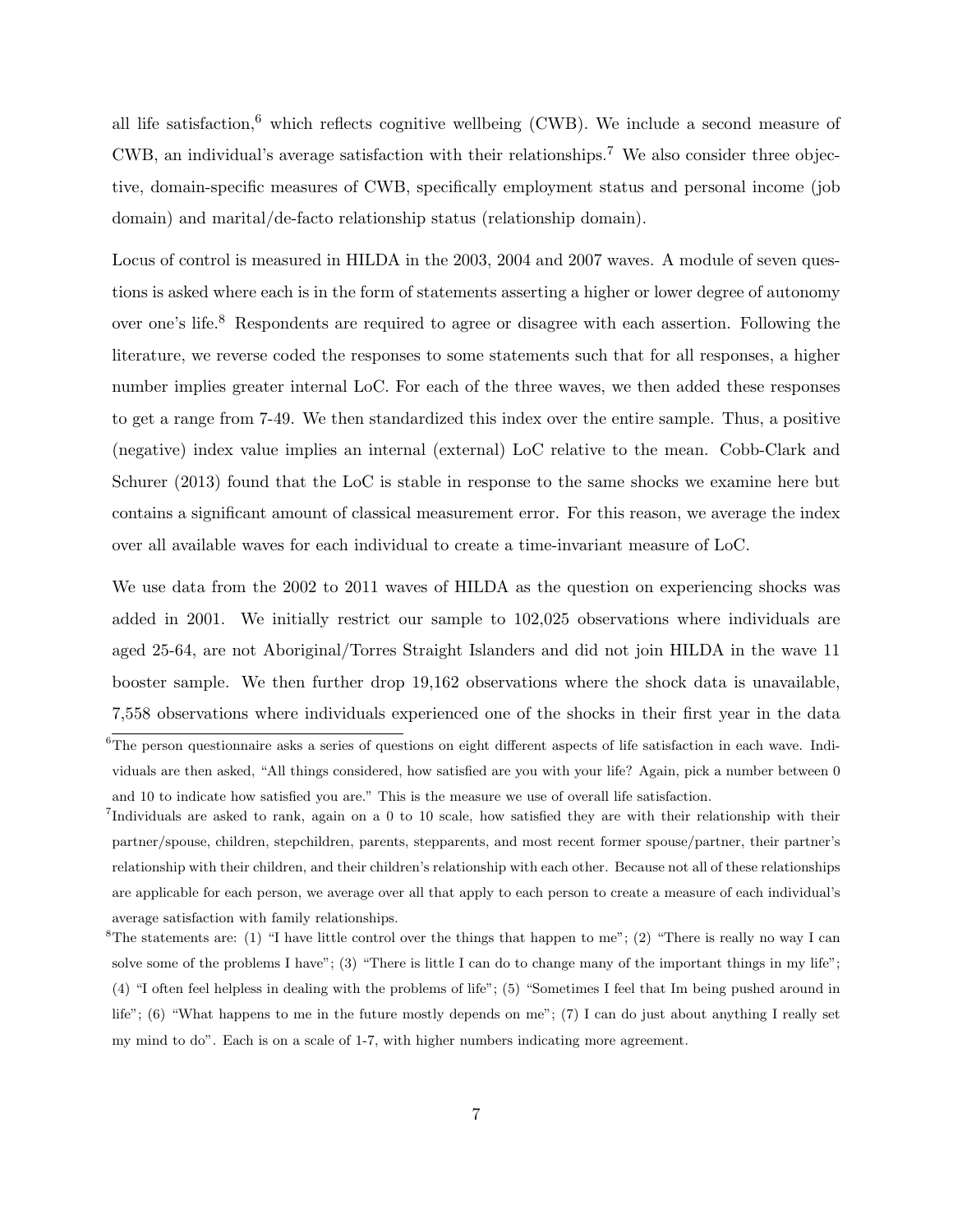(and hence do not have a pre-shock observations), 1,730 where individuals did not answer the LoC questions at least once, 3,098 observations where at least one of the outcome variables was missing and 928 observations where individuals were only in the sample for one wave. Our resulting analysis sample includes 69,549 observations on 9,745 individuals. Table A1 in the appendix presents the characteristics for individuals in the analysis sample and excluded population. The distribution of most background characteristics (age, qualifications, employment status, income and location) is quite similar for the analysis sample compared to the overall prime-age population.

Table 1 presents summary statistics for the analysis sample, categorized first by gender and subsequently by whether a shock was ever experienced. While women are slightly more likely to have been victims of crime, there are no differences with regard to experiencing illness/injury, and to experiencing both types of shocks. For both men and women, there is some evidence of negative selection; labor-market outcomes and marital rates are markedly lower, relative to non-victims. These differences are especially pronounced in the case of crime victims. Differences by educational attainment are more ambiguous; shocks victims have higher rates of non-university degrees but lower rates of bachelors or higher degrees. Individuals who experienced either type of shock have lower subjective wellbeing (health and satisfaction) relative to those who did not experience either shock. However, this could be a consequence of a sharp deterioration in these outcomes following the shock. Differences in locus of control (LoC) are notable; shocks victims have lower LoC implying a greater external LoC. Moreover, women who experienced shocks have much lower LoCs compared to their male counterparts. Thus, the summary statistics provide some evidence that those who experience negative shocks have different characteristics and outcomes compared to those who did not experience either type of shock. It will therefore be important to control for this heterogeneity in a regression analysis.

#### 3 Empirical Strategy

We follow the established literature and estimate a flexible model of the impact of each shock on each outcome, allowing for interactions between LoC and each shock measure. Consider the following linear model: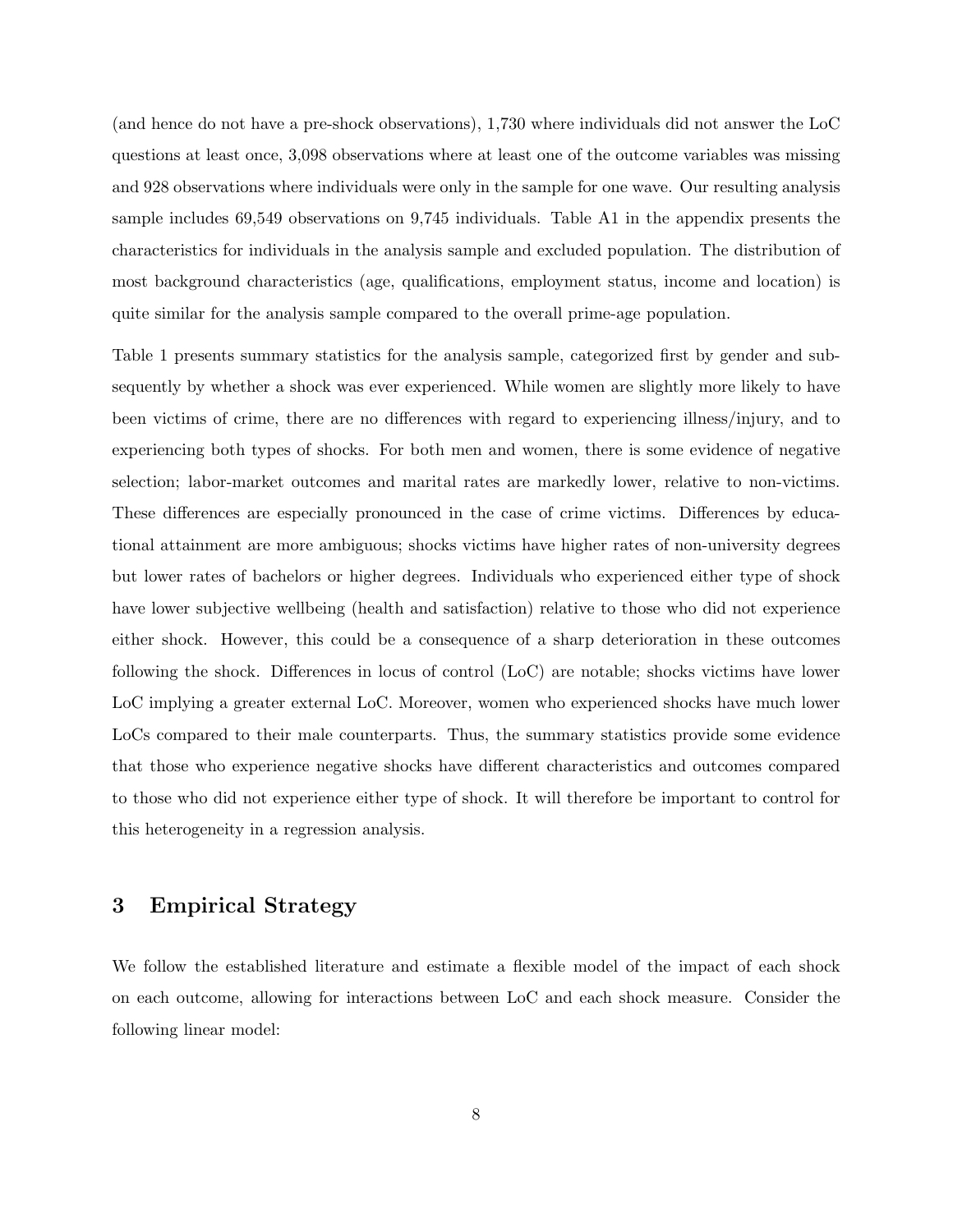$$
Y_{i,t} = \sum_{q=-3}^{1} (\delta_q^k \text{Shock}_{it}^{qk} + \lambda_q^k \text{Shock}_{it}^{qk} * \text{LoC}_i) + X_{it}\beta + \alpha_i + u_{it} \tag{1}
$$

where  $Y_{it}$  is one of our chosen outcomes for individual i at time t;  $Shock_{it}^{qk}$  is one of the two shocks examined in this paper: i) whether individual  $i$  was a victim of violent crime in the previous 12 months  $(k = 1)$  and ii) whether s/he had a serious personal illness or injury over that same period  $(k = 2)$ . We estimate the anticipation effect  $(q = 1)$ , and the immediate  $(q = 0)$ , short  $(q = 1)$ 1), medium  $(q = 2)$  and long-term  $(q = 3)$  impacts of these shocks, with the anticipation effect measured the year before the event, the immediate impact defined as less than 1 year after the event, short-term as 1-2 years after the event, medium-term as 2-3 years and long-term as 4 or more years after the event.<sup>9</sup> Shock ${}^{qk}_{it} * LoC_i$  is the interaction between each of the shock variables, k, and an individual's time invariant Locus of Control. The coefficients on these interaction terms,  $\lambda_q^k$ , are the main focus of our paper although we also present and discuss the coefficients on shock variables themselves,  $\delta_q^k$ .

All our regressions include individual fixed effects,  $\alpha_i$ , a limited set of exogenous or predetermined time-varying covariates,  $X_{it}$ , <sup>10</sup> and a standard error term that is potentially correlated over time within individuals,  $u_{it}$ <sup>11</sup> Controlling for individual fixed effects is asymptotically equivalent to examining the relationship between an individual experiencing a shock and changes in an outcome for the same individual over time.<sup>12</sup> This controls for selection on any time-invariant unobserved characteristics of individuals that are related to both their likelihood of suffering the shock and the outcome being examined. For example, individuals who have a positive outlook about life might be less likely to have an illness and to report higher levels of life satisfaction. Importantly, the fixed effect also controls for unobserved fixed cognitive and non-cognitive skills. These fixed effects estimates will be unbiased as long as there are no time-varying unobservables that are correlated

<sup>&</sup>lt;sup>9</sup>We first allowed the impact of each shock to vary more flexibly on an annual basis and then used these results to decide how to best aggregate time periods. The end goal was to have as much flexibility in the estimates as possible while allowing for a concise summary of the findings.

<sup>&</sup>lt;sup>10</sup>Specifically, we control for a quadratic in age and include dummy variables for statistical region, remoteness and survey year.

 $11$ In other words, our standard errors are clustered at the individual level.

 $12$ Individuals who do not experience shocks only contribute to the estimates by providing information on the link between the included covariates and the outcomes.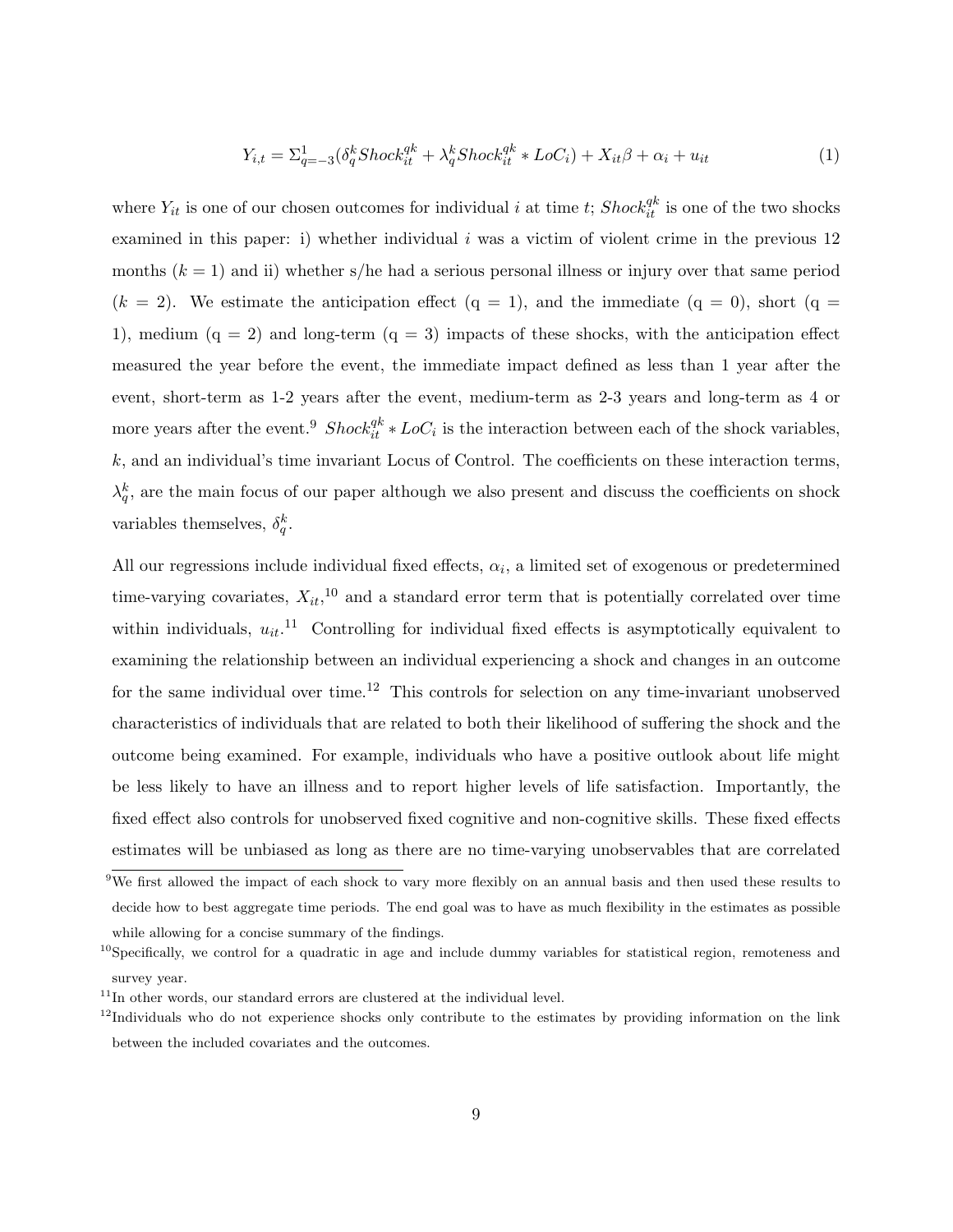with both the propensity of experiencing a shock and any of our observed outcomes.

In this regression model, the temporal impacts of a shock are measured relative to outcomes for the same individual in years more than one year prior to experiencing the shock. We control separately for the year prior to the event to allow for anticipation effects. Anticipation affects are likely if individuals are forward-looking and have information that allows them to predict future events with some degree of certainty. To the extent that being a victim of crime is truly random, we would expect anticipation effects to be zero for this type of event. If victimization is a consequence of domestic violence or perpetrated by an individual known to the victim, however, we cannot rule out anticipation.<sup>13</sup> With regard to the second shock in our analysis, anticipation effects are more likely; individuals may anticipate certain types of illnesses based on knowledge of family history or events in their past that are not observed by the researcher.

#### 4 Results

We begin by presenting estimates of the impact of each shock on each outcome variable without LoC interactions. As LoC is normalized to the population mean, the main effects of the regression model presented here are unaffected by the addition of the interaction term and these results allow us to then judge the size of the interaction effects. The main effects for each shock are presented in Table 2 for men and Table 3 for women. Each named row presents  $\delta_q^k$ , the estimated temporal coefficient, with  $q = -1$  measuring the anticipation effect,  $q = 0$  the short-term ('Current year'),  $q = 1$  the medium-term ('One year later' and '2-3 years later') and  $q = 2$  ('4+ Years Later') for long-term impacts of the shocks ( $k = 1$  for crime victimization and  $k = 2$  for personal illness/injury) on the particular outcome variable which is specified in the columns. All continuous outcome variables in the regression are also standardized. Thus, all coefficients can be interpreted as the impact of a particular shock on a standard deviation of the outcome variable or the change in the predicted probability of the outcome in the case of employment and marital status. All standard errors are clustered at the individual level to allow for arbitrary serial correlation in outcomes for individuals.

<sup>&</sup>lt;sup>13</sup> According to the 2005 Personal Safety Survey, an estimated 84 per cent of women over the age of 15 experienced their most recent incident of physical assault by a male who was known to them (ABS, 2005).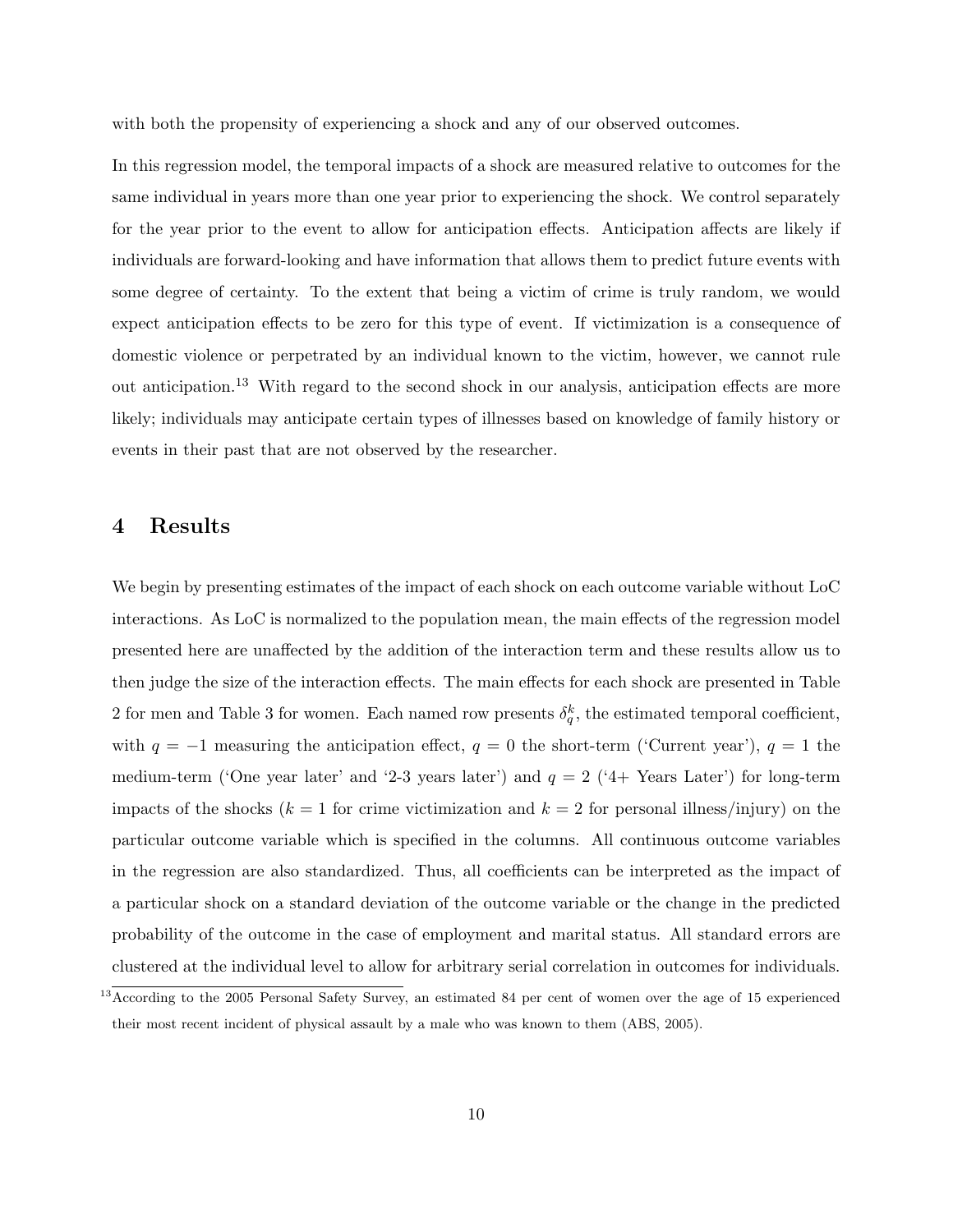Estimates in Table 2 reveal no anticipation effects of violent crime victimization for men. This is consistent with the fact that perpetrators in incidents involving physical violence (which includes physical assault and sexual violence) against men are predominantly strangers.<sup>14</sup> Crime victimization has a big impact on mental health, life satisfaction and satisfaction with relationships. On average, less than one year after the event, reported mental health and life satisfaction are lower by over one-quarter of a standard deviation (SD), and satisfaction with relationships by nearly one-fifth of an SD. None of these impacts appear to last; there is complete adaptation in all these outcomes four or more years after the event. Interpreting the mental health outcome as a measure of AWB, and life and relationship satisfaction measures as CWB measures, there is evidence of quicker adaptation of AWB, which is consistent with the psychology literature (Kim-Prieto et al., 2005).

Crime victimization also affects the propensity of being married or in a de-facto relationship. These effects are small but significant, and also disappear after four years. Interestingly, there is a lagged impact on income, which appears to strengthen with time. In fact, being a victim of a violent crime is estimated to lead to almost a .1 SD decline in income in the medium-run. This is equivalent to 5,087 in 2001 Australian dollars, a significant decline. This is possibly an indirect effect, working through the mental health channel. If that is the case, then adaptation of mental health might take considerably longer than what the direct impacts indicate.

In contrast to crime victimization, experiencing serious personal illness or injury has significant anticipation effects; there is a drop in physical and mental health equivalent to about one-twelfth of a SD for each, and a decline in life satisfaction of about one-twentieth of a SD before the occurrence of the event. This result is consistent with the evidence from the literature (Lindeboom et al., 2002; ABS, 2005; Mervin and Frijters, 2014). This implies that individuals possess information that is relevant to this particular shock but is not observed by researchers. However, these anticipation effects are small relative to the short-run impacts and do not appear more than one year prior to the event.

While the immediate deterioration in reported physical health after the onset of illness is substantial,

 $14$ For instance, according to the Australian Personal Safety Survey 2005, about 72% of violent crimes against men in the previous 12 months were committed by strangers (ABS, 2005).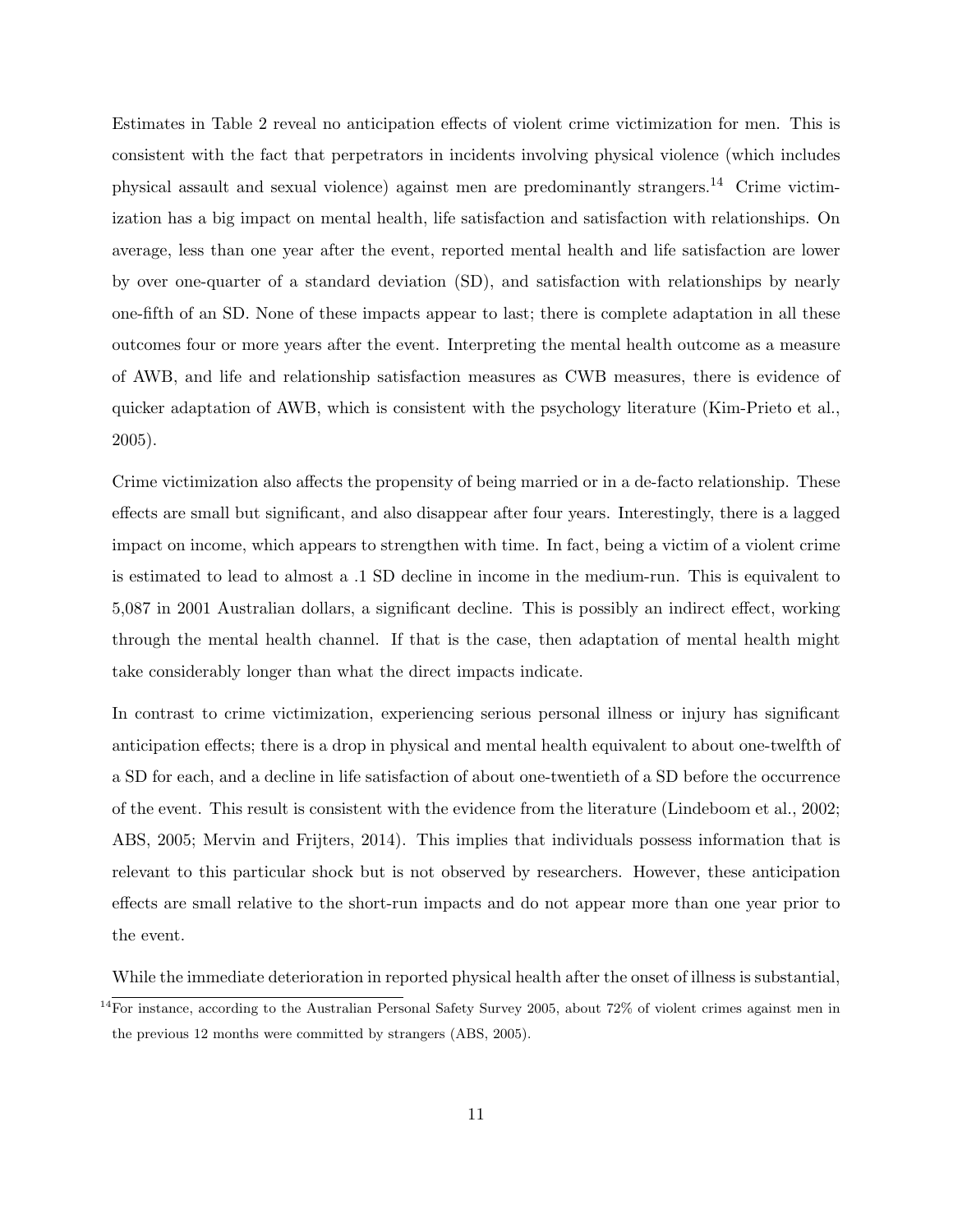measuring over one-half of a SD, there is also evidence of rapid improvement; while adaptation is not complete even in the long-term (four or more years after the event), the negative impact on physical health is considerably smaller (about one-tenth of an SD) than the immediate impact. The negative and persistent impact of this event on men's life satisfaction is also notable. Consistent with the findings of Lindeboom et al.  $(2002)$ , the impact of this shock is bigger on mental health (AWB domain) than on the cognitive domain. There is, however, evidence of complete adaptation in mental health in the long-run.

Outcomes related to the job domain - employment and income - reveal no anticipation effects for men. The onset of illness or the occurrence of a serious injury lowers the short-term probability of being employed by about 5%. While this impact declines over time, it is persistent; the probability of employment is about 3% lower even four or more years after the event. The impact on income lags the effect on employment, is persistent, sizable, significant and increases over time. In the long-term (four or more years after the event), the decline in income measures about one-tenth of a SD on average, a substantial effect.

Table 4 presents the corresponding estimates for women, and reveals some interesting differences. The first notable difference is the substantial and significant anticipation effects of crime victimization on mental health, life satisfaction and satisfaction with relationships. Though we cannot make any strong claims without having more details about these crimes, this result is quite consistent with women victims of crime knowing their attackers (see footnote 13). The anticipation effect for mental health is about the same as the short-term impact, and in the case of the satisfaction domains, it is bigger than the respective short-term impacts. Moreover, the average impact on mental health for women is over two times that for men for each corresponding time horizon, and more persistent. On average, one year after the event, reported mental health is lower by over one-half of an SD for women. While men return to pre-event mental health levels in the medium-term, women adapt more slowly.

In contrast, while the short-term (current year) negative impact of crime victimization on overall life satisfaction and satisfaction with relationships is bigger for women, adaptation is faster. While men experience a drop in income in the medium and long-term, crime victimization appears to have no impact for women in the job domain (employment probability and income), on average.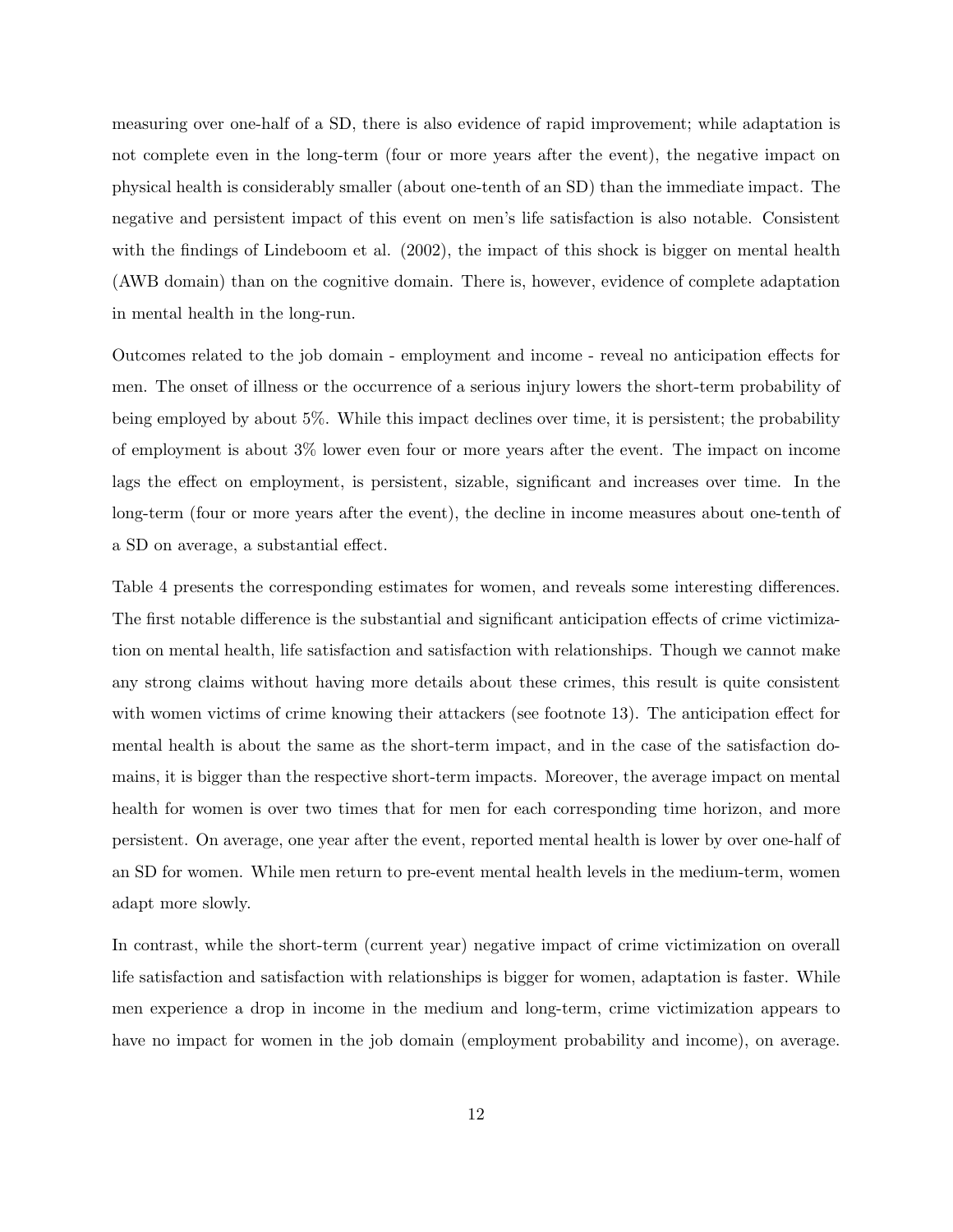The negative prospects of being in a marital or de-facto relationship, on the other hand, are in general bigger and more persistent than those for men.

Women also appear to anticipate an imminent serious illness/injury, and as with men, this expectation is apparent in a decline in reported physical and mental health and overall life satisfaction in advance of the event. These anticipation effects are much bigger for women, and on average, are consistently bigger than the corresponding effects one year after the event. As with men, while the immediate impact on physical health is substantial, declining by three-fifths of a SD, there is rapid adaptation over time but the process remains incomplete even four years after the event. Taking the anticipation effect into consideration, the impact of illness on physical health is substantial. Interestingly, while women experience an immediate reduction of one-fifth of a SD in life satisfaction, they appear to adapt quickly compared to men; four years after the event, life satisfaction levels are still negative but not statistically significant. The temporal impacts on mental health are similar for both genders.

The impact of serious illness on job prospects is also similar for men and women; there are no anticipation effects, and the magnitude and persistence of the decline in job prospects are alike. Again, as in the case for men, the decline in individual income lags the employment effect but the magnitude is much smaller relative to men. Unlike men, individual income adapts completely to the illness shock for women four years after the event. This shock appears to have no impact on relationship prospects for either gender.

In Tables 4 (Men) and 5 (Women), we present the coefficients on the interaction terms on LoC from the full model described in Equation (1). As discussed above, because LoC is population standardized, the main effects are the same as those presented in Table 2 and 3.<sup>15</sup> These coefficients can be interpreted as showing the impact of the corresponding shock on wellbeing for individuals who have a LoC that is 1 standard deviation (SD) more internal than the average person in the sample (or conversely, the negative of the coefficient indicates the impact of the event on wellbeing for individuals with an LoC that is 1 SD more external than the average Australian).<sup>16</sup>

 $15$ More precisely, they are nearly the same because we standardized LoC over the whole population and not just the analysis sample. But, for practical purposes they are equivalent.

 $16\text{We also examined how the impact of shocks varied across quartiles of the LoC distribution but found general support.}$ for the linear interaction model discussed here.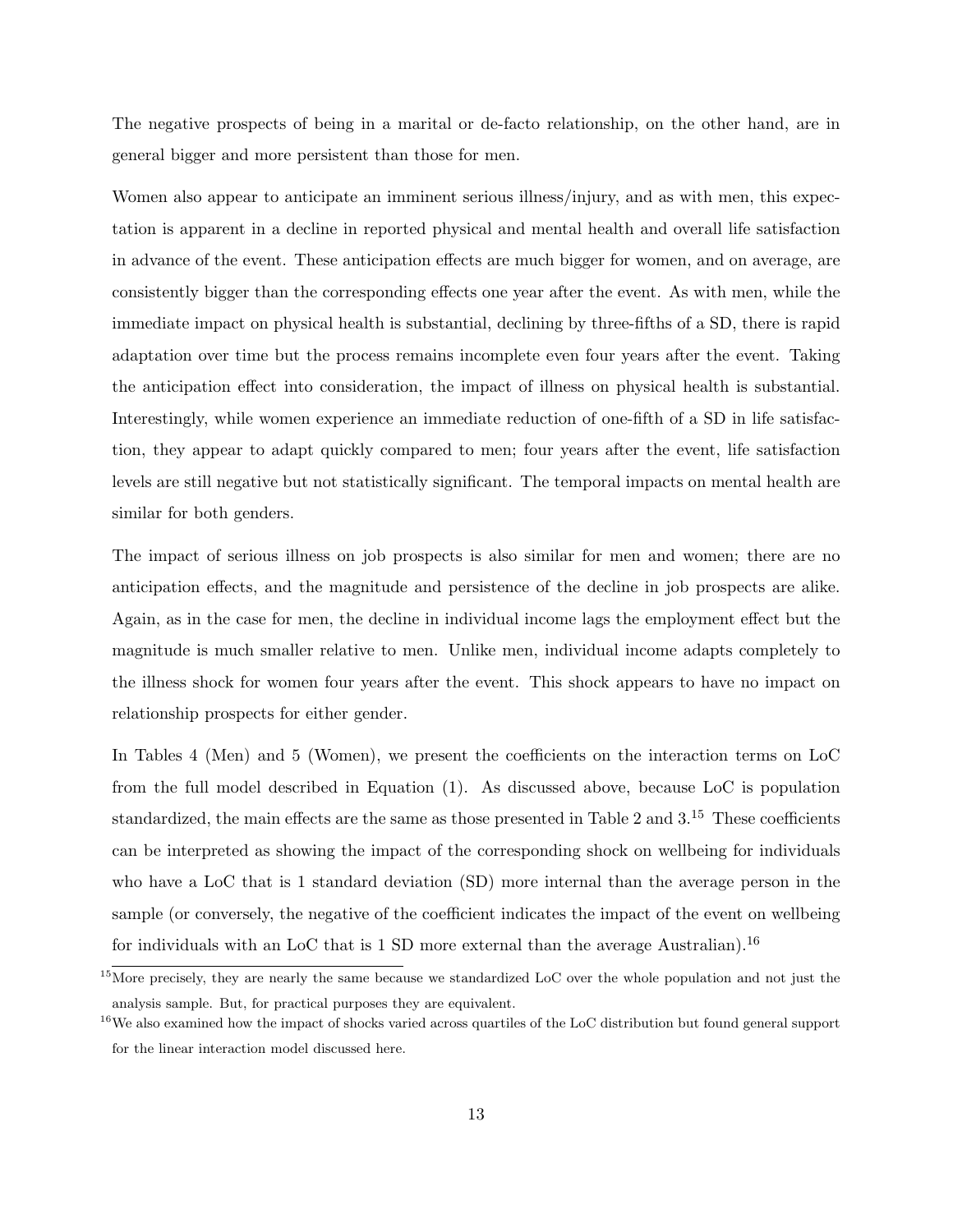We find that the impact of shocks vary substantially depending on an individual's LoC. For men whose LoC is 1 SD higher (more internal) than the average man in the sample, crime victimization has a smaller and only transitory impact on mental health and life satisfaction. For example, the average immediate impact of crime victimization on mental health for men is -0.27 (from Table 2). The corresponding coefficient in Table 4 is 0.136, suggesting that the immediate deterioration in mental health for men with a 1 SD higher LoC score is only 0.13 of an SD  $(-0.27 + 0.136)$ . The moderating effect of internal LoC on life satisfaction and relationship prospects is even more dramatic. Men who are 1 SD more internal experience an immediate decline of only a 0.05 of an SD  $(-0.25 + 0.199)$  in life satisfaction compared to the mean impact of  $-0.25$  of a SD (Table 2). Internal LoC completely reverses the medium and long-term impacts of crime victimization on relationship prospects.

An internal LoC also cushions men against the shock of a serious personal illness or injury. For these men, the magnitude of the short-run decline in mental health is smaller by about a third, in overall life satisfaction by nearly two-fifths and in employment prospects by over two-fifths, compared to the corresponding mean impacts in Table 2. Temporal impacts on income and relationship prospects also indicate a moderating role for internal LoC, but these effects are not statistically significant.

The interaction effects for women reveal a different pattern. Women whose LoC score is 1 SD higher (more internal LoC) than that of the woman with the average LoC, experience a bigger immediate deterioration in mental health and relationship prospects from crime victimization. The current year declines are bigger in magnitude by over one-fourth and nearly one-half for the two outcomes respectively, compared to the average effects in Table 3. For relationship prospects, the short-term impact (one year after the event) is also worse.

Summers-Effler (2004) argues that in regard to problems arising from asymmetric power relationships - relationships characterized by physical or psychological abuse, for example women with internal LoC are likely to behave in a manner that preserves the status quo. This is one way in which an internal LoC, perversely perhaps, gives them a feeling of limited control over their subordinate position in the relationship. Our results are broadly consistent with this hypothesis.

There is no clear pattern in the influence of LoC on the impacts from a serious physical illness/injury.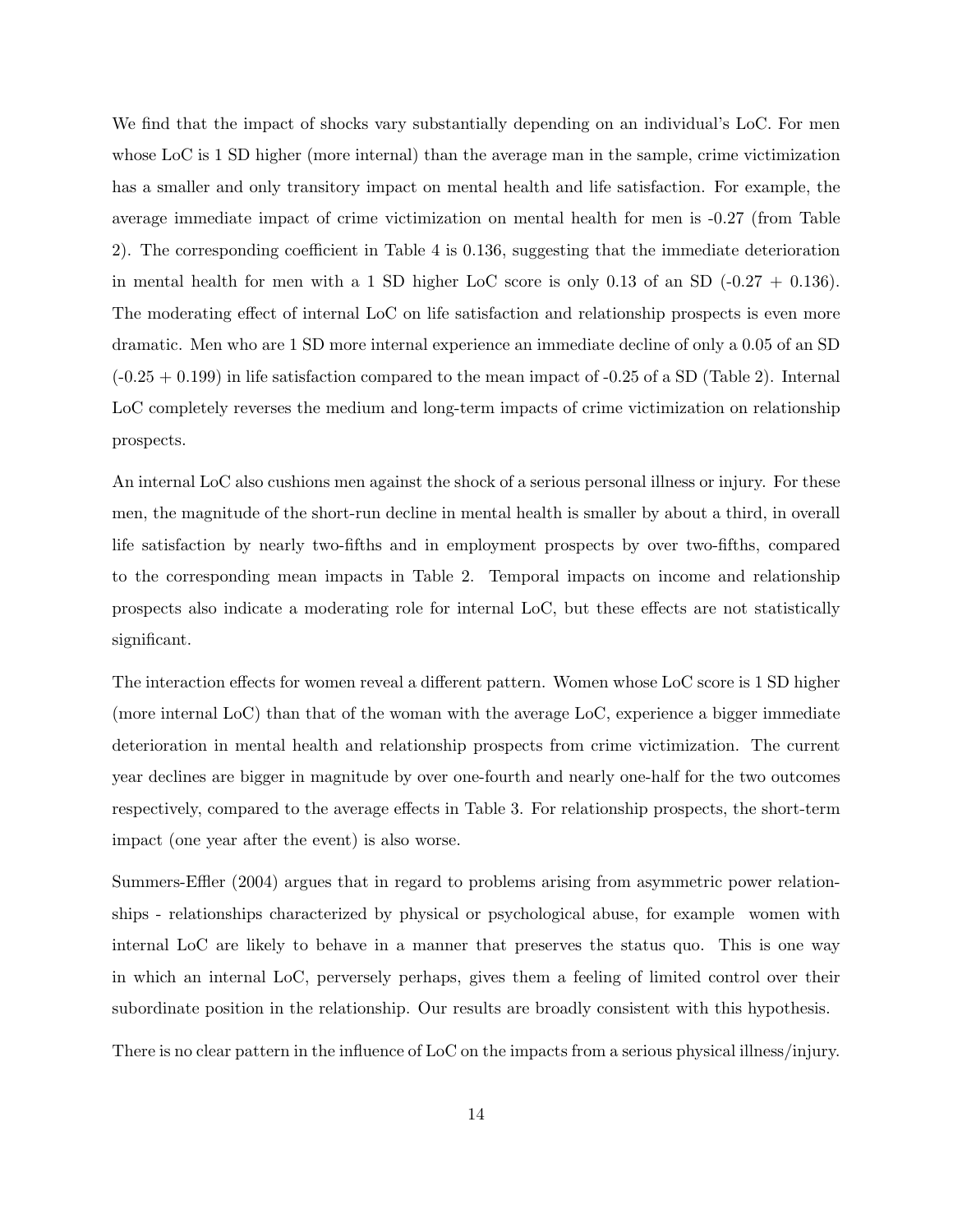The immediate impact of this shock on physical health is worse for women with a more internal LoC, compared to the average impact in Table 3. In the longer term however (four or more years after experiencing a serious physical illness or injury), having a more internal LoC appears to improve physical health and relationship outcomes for women.

As noted previously, one of the consequences of having an internal LoC is the desire to control ones environment. This prompts individuals of this type to be proactive in taking steps in advance of an event, to control its impact on their wellbeing (Folkman, 1984). This type of behavior is known as 'preventive coping, as opposed to 'passive coping whereby individuals react to the event after it occurs. Interestingly, the results Tables 4 and 5 also reveal that interacting each shock with the LoC eliminates all anticipation effects, a result consistent with the hypothesized effect of control on behaviors.

#### 5 Conclusions

In this paper, we use eleven waves of longitudinal data from the nationally representative Household, Income and Labour Dynamics of Australia (HILDA) survey to examine whether having an internal locus of control (LoC) helps people manage the consequences of two mainly unanticipated negative shocks: being a crime victim and experiencing a serious illness or injury. We compliment and extend the previous literature by examining the impact of these shocks and the moderating influence of LoC on multiple measures of affective wellbeing (AWB), cognitive wellbeing (CWB) and traditional socioeconomic outcomes. We also examine heterogeneity in these impacts by gender.

For men, we find that being the victim of a crime or suffering from a serious illness or injury has smaller effects on subjective wellbeing when they have more internal LoC. This is true for both AWB and CWB measures, but is stronger for AWB as measured by the SF-36 mental health domain. On the other hand, while both negative shocks lead to large long-run declines in income, this is no smaller for more internal men. Hence, it appears that men who are more internal feel better about similar circumstances than those who are more external.

For women, we find evidence that an internal LoC can be bad for coping. For example, being the victim of a violent crime has larger negative impacts on AWB and socioeconomic outcomes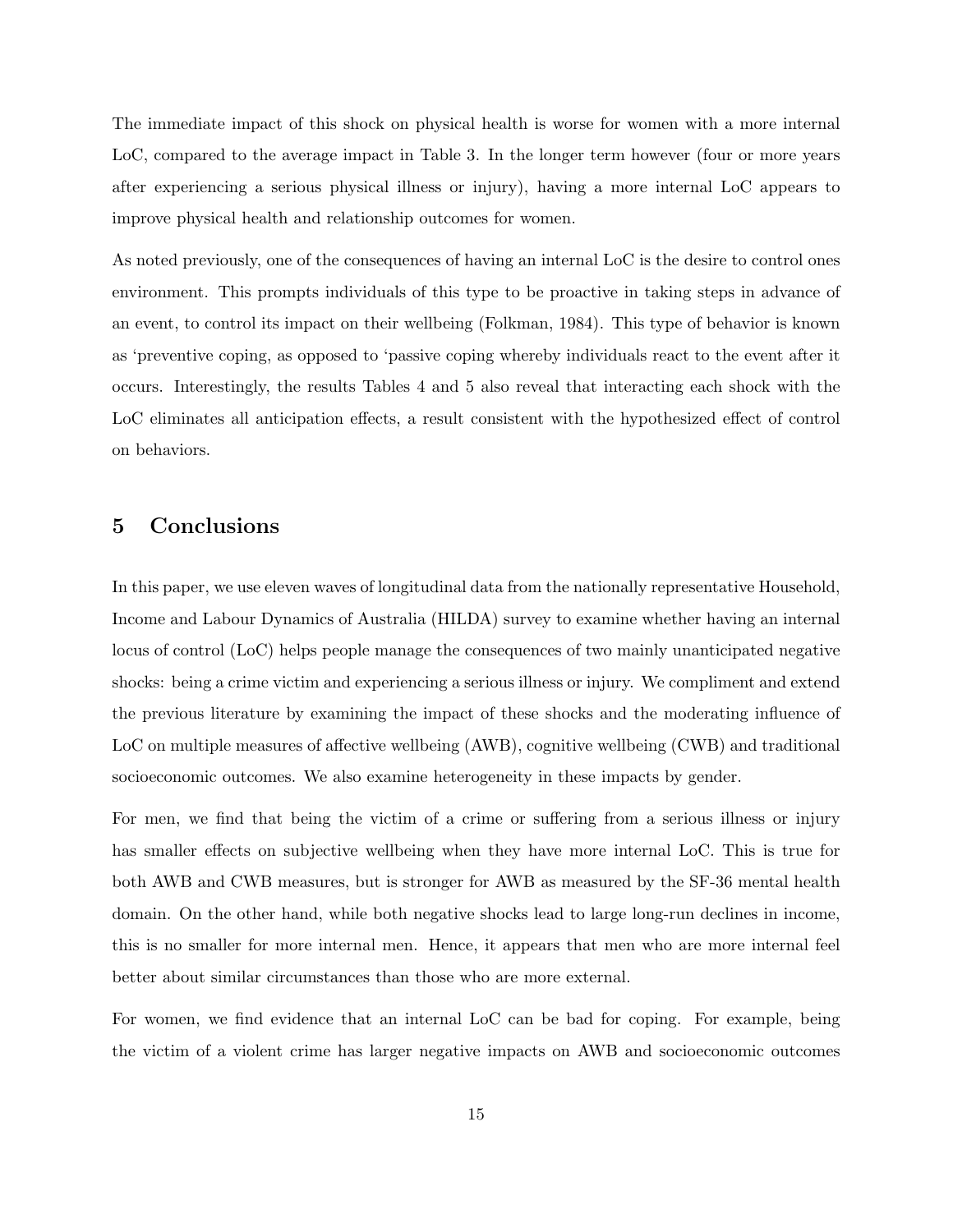(in particular, marital status) for women with more internal LoC. This is also true for short-run impact of a serious illness or injury on physical health. In some circumstances, it appears to be easier for women to cope with unexpected negative shocks if they feel circumstances are outside their control.

The gender differences in the influence of locus of control on moderating the impacts of shocks on health and wellbeing are noteworthy. Economists have been slow to incorporate insights from the psychology literature on the possible sources of heterogeneity in adaptation. The generally negative impacts of an internal LoC on women's ability to cope with shocks are consistent with the findings of Burish et al. (1984), who emphasize that in situations where the possibility of exercising control to alter or improve outcomes is limited, having an external LoC might be advantageous to wellbeing.<sup>17</sup> A different interpretation would be that women who like to exercise more control over their lives tend to blame themselves for the negative events that happen to them.

More generally, Folkman and Lazarus (1980) contend that the coping process is mediated by cognitive appraisal, which involves an assessment of the specific situation generating the stress and what can be done about it. Thus, an individual's generalized perception of control (internal/external) can differ from their appraisal of control over a specific situation, and both are called into play when faced with a stressful event. By implication, the impact of a shock on adaptation is likely to vary by type of shock, even after accounting for the generalized beliefs regarding control (Folkman, 1984). These are valuable and important insights, and need further evaluation by economists.

 $17$ See also Folkman (1984) for a theoretical review of the relationship between control, stress and coping.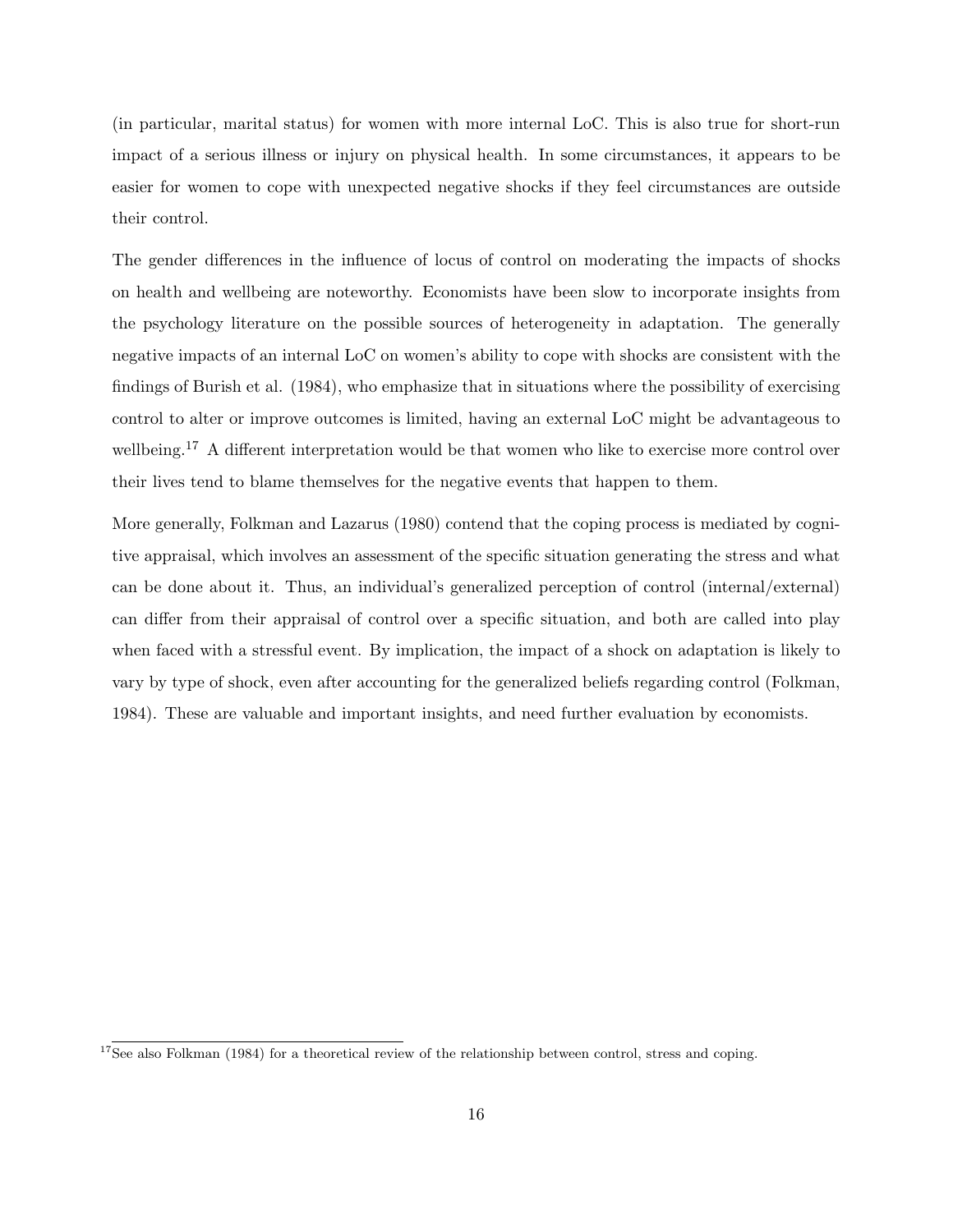#### References

- ABS (2005): "Personal Safety Survey," Report, Australian Bureau of Statistics.
- Ballas, D., and D. Dorling (2007): "Measuring the Impact of Major Life Events upon Happiness," International Journal of Epidemiology, 36, 1244–1252.
- Bandura, A. (1992): "A Social Cognitive Approach to the Exercise of Control over AIDS Infection," in Adolescents and AIDS: A Generation in Jeopardy, pp. 89–116. Sage Publications, Inc.
- Barrick, M. R., and M. K. Mount (1991): "The Big Five Personality Dimensions and Job Performance: A Meta-Analysis," Personnel Psychology, 44(1), 1–26.
- Borghans, L., A. L. Duckworth, J. J. Heckman, and B. Ter Weel (2008): "The Economics and Psychology of Personality Traits," Journal of Human Resources, 43(4), 972–1059.
- BUDDELMEYER, H., AND N. POWDTHAVEE (2016): "Can Having Internal Locus of Control Insure Against Negative Shocks? Psychological Evidence from Panel Data," Journal of Economic Behavior & Organization, 122, 88–109.
- Burish, T. G., M. P. Carey, K. A. Wallston, M. J. Stein, R. N. Jamison, and J. N. Lyles (1984): "Health Locus of Control and Chronic Disease: An External Orientation may be Advantageous," Journal of Social and Clinical Psychology, 2(4), 326–332.
- Carver, C. S., M. F. Scheier, and J. K. Weintraub (1989): "Assessing coping strategies: a theoretically based approach," Journal of Personality and Social Psychology, 56(2), 267.
- Clark, A., E. Diener, Y. Georgellis, and R. E. Lucas (2008): "Lags And Leads in Life Satisfaction: a Test of the Baseline Hypothesis," *Economic Journal*, 118(529), F222–F243.
- Clark, A., Y. Georgellis, and P. Sanfey (2001): "Scarring: The Psychological Impact of Past Unemployment," Economica, 68(270), 221–241.
- Cobb-Clark, D. A., and S. Schurer (2013): "Two Economists' Musings on the Stability of Locus of Control," *The Economic Journal*, 123(570), F358–F400.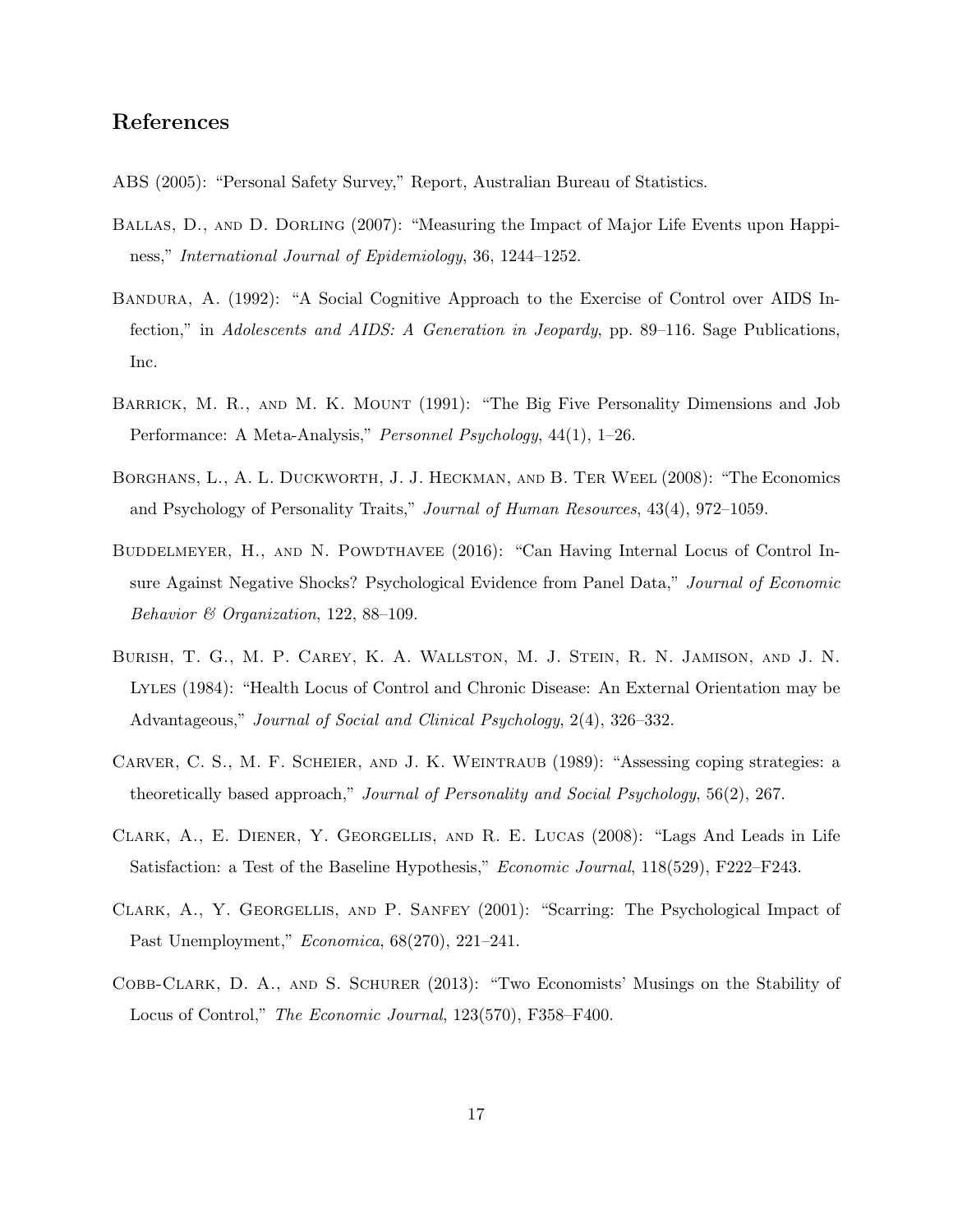- Coleman, M., and T. DeLeire (2003): "An Economic Model of Locus of Control and the Human Capital Investment Decision," Journal of Human Resources, 38(3), 701–721.
- ETILÉ, F., P. FRIJTERS, D. JOHNSTON, AND M. SHIELDS (2014): "Mental Health Resilience: Which Childhood Circumstances Matter," Paris School of Economics, mimeo.
- Folkman, S. (1984): "Personal Control and Stress and Coping Processes: A Theoretical Analysis.," Journal of Personality and Social Psychology, 46(4), 839–852.
- Folkman, S., and R. S. Lazarus (1980): "An Analysis of Coping in a Middle-Aged Community Sample," Journal of Health and Social Behavior, pp. 219–239.
- FREDERICK, S., AND G. LOEWENSTEIN (1999): "Hedonic adaptation," in Well-Being: The Foundations of Hedonic Psychology, pp. 302–329. Russell Sage Foundation.
- FRIJTERS, P., D. W. JOHNSTON, AND M. A.SHIELDS (2011): "Life Satisfaction Dynamics with Quarterly Life Event Data," The Scandinavian Journal of Economics, 113(1), 190–211.
- GATZ, M., AND M. J. KAREL (1993): "Individual Change in Perceived Control over 20 Years," International Journal of Behavioral Development, 16(2), 305–322.
- Greenglass, E. R. (1988): "Type A Behaviour and Coping Strategies in Female and Male Supervisors," Applied Psychology, 37(3), 271–288.
- HECKMAN, J. J., J. STIXRUD, AND S. URZUA (2006): "The Effects of Cognitive and Noncognitive Abilities on Labor Market," Journal of Labor Economics, 24(3), 411–482.
- JAKŠIĆ, N., L. BRAJKOVIĆ, E. IVEZIĆ, R. TOPIĆ, AND M. JAKOVLJEVIĆ (2012): "The Role of Personality Traits in Posttraumatic Stress Disorder (PTSD)," Psychiatria Danubina, 24(3.), 256–266.
- Kahneman, D., and A. Deaton (2010): "High Income Improves Evaluation of Life but not Emotional Well-Being," Proceedings of the National Academy of Sciences, 107(38), 16489–16493.
- Kim-Prieto, C., E. Diener, M. Tamir, C. Scollon, and M. Diener (2005): "Integrating the Diverse Definitions of Happiness: A Time-Sequential Framework of Subjective Well-Being," Journal of Happiness Studies, 6(3), 261–300.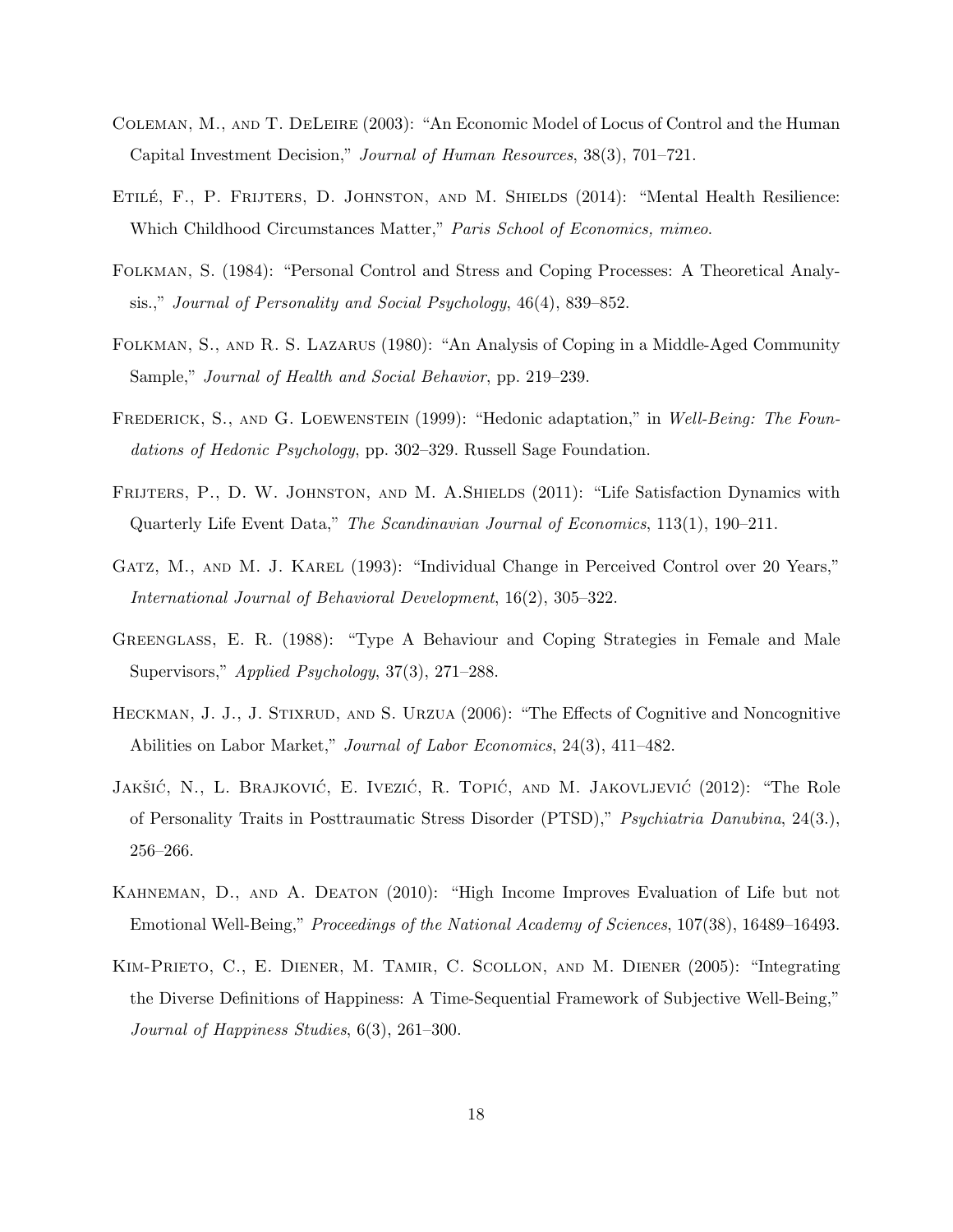- Lengua, L. J., and E. A. Stormshak (2000): "Gender, Gender Roles, and Personality: Gender Differences in the Prediction of Coping and Psychological Symptoms," Sex Roles, 43(11-12), 787–820.
- Lindeboom, M., F. Portrait, and G. J. van den Berg (2002): "An Econometric Analysis of the Mental-Health Effects of Major Events in the Life of Older Individuals," Health Economics, 11, 505–520.
- Lucas, R. E., A. Clark, Y. Georgellis, and E. Diener (2004): "Unemployment Alters the Set Point for Life Satisfaction," Psychological Science, 15(1), 8–13.
- LUHMANN, M., M. EID, W. HOFMANN, AND R. E. LUCAS (2012): "Subjective Well-Being and Adaptation to Life Events: A Meta-Analysis," Journal of Personality and Social Psychology, 102(3), 592–615.
- Mahuteau, S., and R. Zhu (2015): "Crime Victimisation and Subjective Well-Being: Panel Evidence From Australia," Health economics.
- Mazure, C. M., M. L. Bruce, P. K. Maciejewski, and S. C. Jacobs (2000): "Adverse Life Events and Cognitive-Personality Characteristics in the Prediction of Major Depression and Antidepressant Response," American Journal of Psychiatry.
- MERVIN, M. C., AND P. FRIJTERS (2014): "Is Shared Misery Double Misery?," Social Science  $\mathscr{C}$ Medicine, 107, 68–77.
- POWDTHAVEE, N. (2009): "What Happens to People Before and After Disability? Focusing Effects, Lead Effects, and Adaptation to Different Areas of Life," Social Science and Medicine, 69(529), 1834–1844.
- Randall, T. M., and M. Desrosiers (1980): "Measurement of Supernatural Belief: Sex Differences and Locus of Control," Journal of Personality Assessment, 44(5), 493–498.
- ROTTER, J. B. (1966): "Generalized Expectancies for Internal versus External Control of Reinforcement.," Psychological Monographs: General and Applied, 80(1), 1–28.
- Seixas, A. A., C. James, G. Jean-Louis, M. Butler, F. Zizi, and A. Gardner (2015): "The Mediating Effects of Social Support and Locus of Control on the Relationship between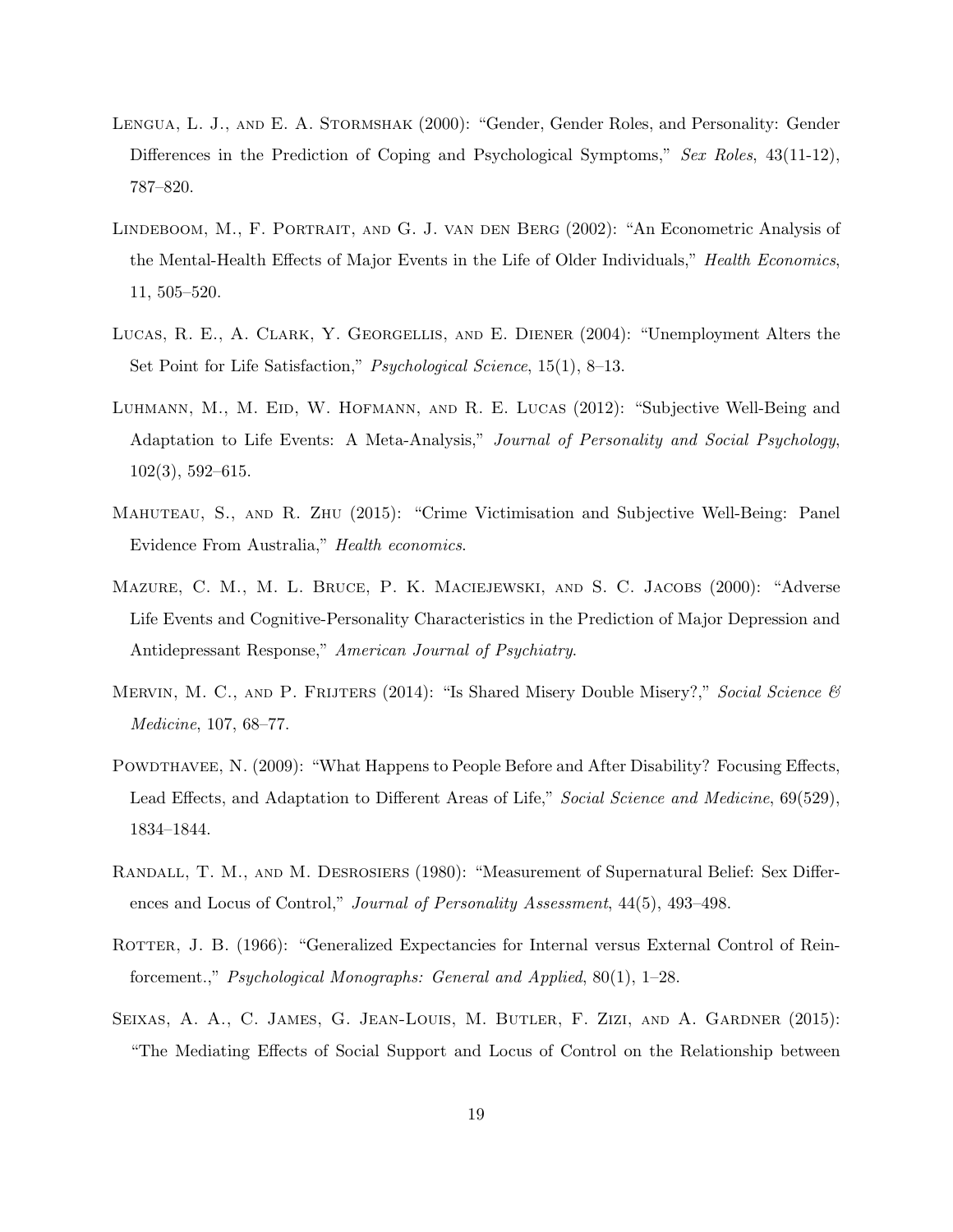Post-Traumatic Stress and Depressive Symptoms in a Jamaican University Sample," Journal of depression  $\mathcal{B}$  anxiety, 4(3).

- SPECHT, J., B. EGLOFF, AND S. SCHMUKLE (2011): "The Benefits of Believing in Chance or Fate: External Locus of Control as a Protective Factor for Coping with the Death of a Spouse," Social Psychological and Personality Science, 2(2), 132–137.
- STEINLAUF, B. (1979): "Problem-Solving Skills, Locus of Control, and The Contraceptive Effectiveness of Young Women," Child Development, pp. 268–271.
- STRICKLAND, B. R. (1978): "Internal-External Expectancies and Health-Related Behaviors," Journal of Consulting and Clinical Psychology, 46(6), 1192–1211.
- Summers-Effler, E. (2004): "Defensive Strategies: The Formation and Social Implications of Patterned Self-Destructive Behavior," Advances in Group Processes, 21, 309–325.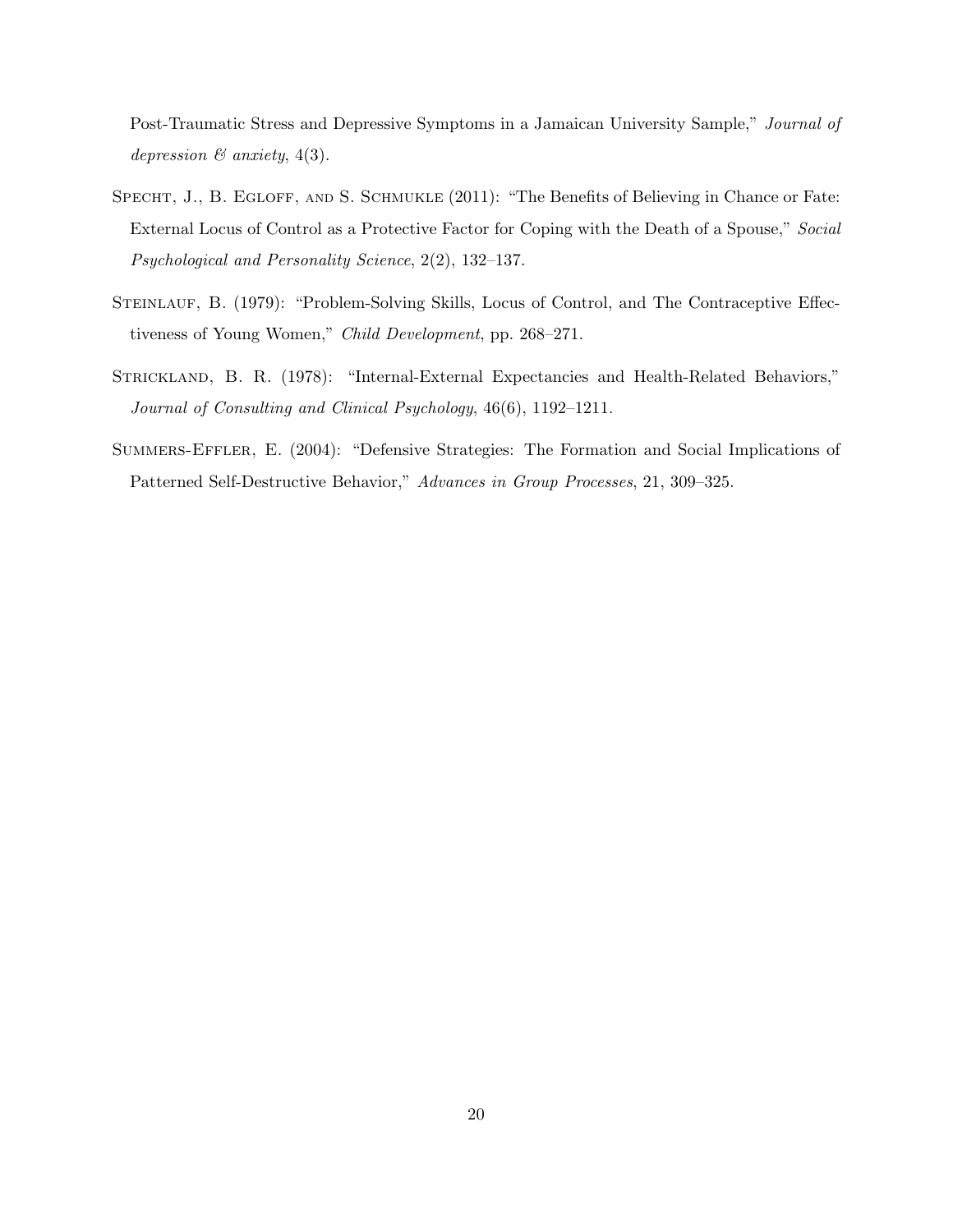|                               | Never Crime Victim | Ever Victim of | Ever Had Serious | Never Crime Victim | Ever Victim of | Ever Had Serious |
|-------------------------------|--------------------|----------------|------------------|--------------------|----------------|------------------|
|                               | or Seriously Ill   | Violent Crime  | Illness          | or Seriously Ill   | Violent Crime  | Illness          |
|                               |                    | Male           |                  |                    | Female         |                  |
| Victim of Violent Crime       |                    | 13.7%          | $1.5\%$          |                    | 15.1%          | 1.5%             |
| Had Serious Illness/Injury    |                    | 10.2%          | 17.2%            |                    | 10.9%          | 17.0%            |
| Overall Physical Health       | 0.32               | 0.11           | $-0.11$          | 0.29               | $-0.04$        | $-0.23$          |
| Overall Mental Health         | 0.18               | $-0.29$        | $-0.07$          | 0.09               | $-0.60$        | $-0.23$          |
| Overall Life Satisfaction     | $-0.03$            | $-0.39$        | $-0.20$          | 0.07               | $-0.43$        | $-0.15$          |
| Satisfaction w/ Relationships | 0.02               | $-0.44$        | $-0.11$          | 0.02               | $-0.62$        | $-0.16$          |
| Employed                      | 90.6%              | 81.3%          | 82.7%            | 74.0%              | 63.6%          | 67.3%            |
| Real Individual Income        | 0.65               | 0.27           | 0.45             | 0.00               | $-0.07$        | $-0.05$          |
| Married/De-Facto              | 81.2%              | 62.2%          | 77.5%            | 78.5%              | 59.9%          | 72.9%            |
| Locus of Control              | 0.19               | $-0.19$        | $-0.05$          | 0.15               | $-0.28$        | $-0.10$          |
| Age                           | 43.1               | 40.3           | 45.9             | 43.1               | 40.5           | 45.8             |
| Did Not Finish High School    | 19.5%              | 20.2%          | 24.2%            | 30.3%              | 31.6%          | 33.3%            |
| High School Graduate          | 11.9%              | 13.7%          | $9.9\%$          | 14.2%              | 14.1%          | 12.2%            |
| Non-University Degree         | 39.9%              | 45.8%          | 41.1%            | 25.0%              | 32.7%          | 25.9%            |
| Bachelor Degree or Higher     | 28.7%              | 20.3%          | 24.8%            | 30.5%              | 21.6%          | 28.6%            |
| % of Sample by Gender         | 61.9%              | 6.5%           | 35.0%            | 64.7%              | 5.6%           | 32.7%            |
| Observations                  | 20,099             | 2,096          | 11,348           | 24,000             | 2,083          | 12,143           |
| Individuals                   | 3,019              | 298            | 1,474            | 3,448              | 270            | 1,528            |

**Table 1: Differences in Characteristics by Whether Individuals Experience Shocks**

Note: Individual income is in 2001 dollars and all outcome variables, besides employment and married/de-facto, and locus of control are standardised to mean zero.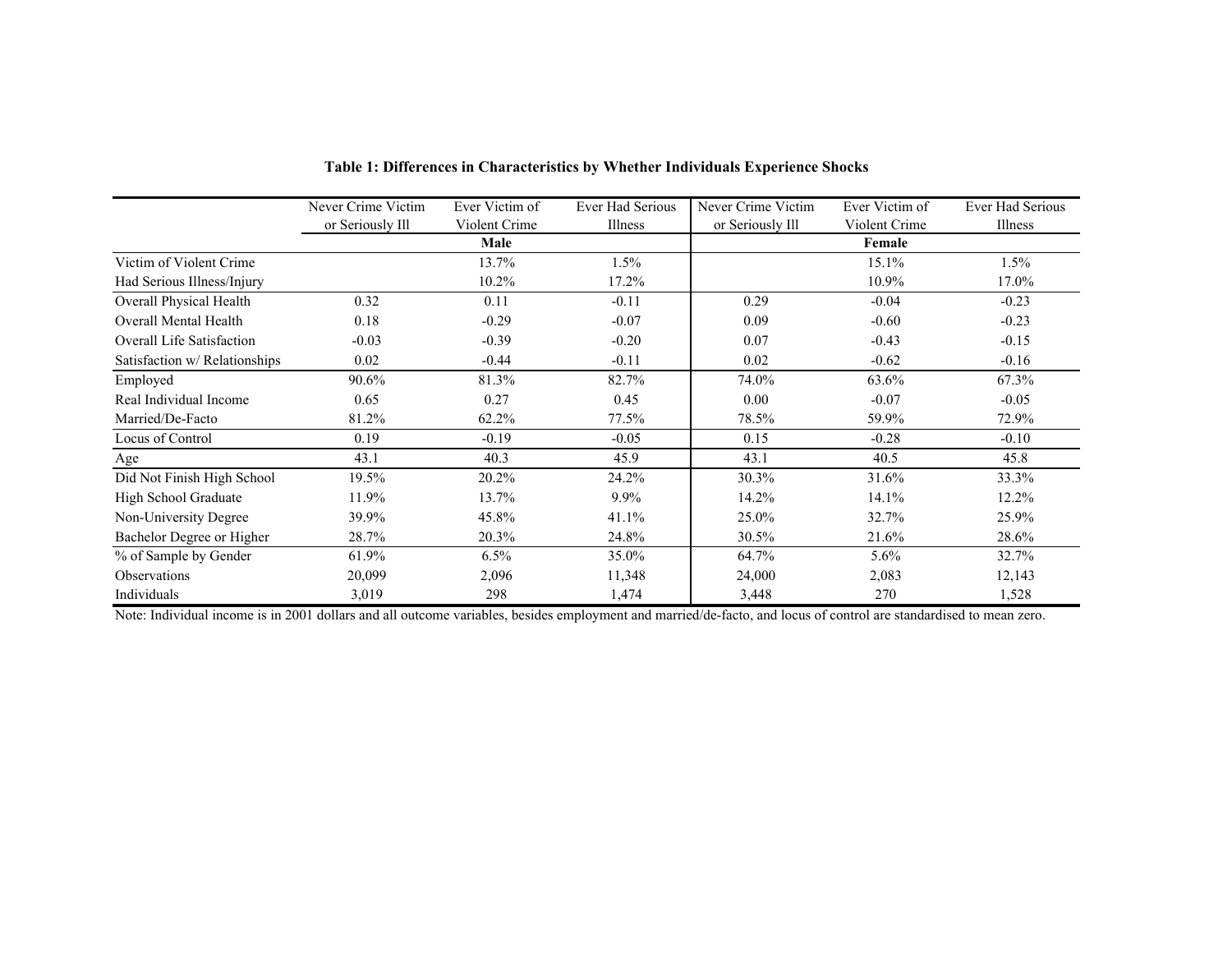|                 | Overall Physical<br>Health | Overall Mental<br>Health | Overall Life<br>Satisfaction | Satisfaction w/<br>Relationships               | Employed     | Individual Income | Married or in De-<br>Facto Relationship |
|-----------------|----------------------------|--------------------------|------------------------------|------------------------------------------------|--------------|-------------------|-----------------------------------------|
|                 |                            |                          |                              | Victim of Violent Crime                        |              |                   |                                         |
| Year Prior      | 0.00201                    | $-0.0972$                | $-0.0859$                    | $-0.0213$                                      | $-0.00152$   | $-0.0406$         | $-0.0142$                               |
|                 | (0.046)                    | (0.070)                  | (0.071)                      | (0.057)                                        | (0.018)      | (0.035)           | (0.023)                                 |
| Current Year    | $-0.0174$                  | $-0.270***$              | $-0.250***$                  | $-0.181***$                                    | $-0.021$     | $-0.0414$         | $-0.0445**$                             |
|                 | (0.048)                    | (0.074)                  | (0.067)                      | (0.064)                                        | (0.020)      | (0.038)           | (0.020)                                 |
| One Year Later  | 0.00112                    | $-0.127*$                | $-0.0821$                    | $-0.131**$                                     | $-0.0141$    | $-0.0251$         | $-0.0528**$                             |
|                 | (0.043)                    | (0.073)                  | (0.072)                      | (0.061)                                        | (0.022)      | (0.042)           | (0.022)                                 |
| 2-3 Years Later | $-0.117**$                 | 0.00895                  | $-0.133**$                   | $-0.199***$                                    | 0.00282      | $-0.0689**$       | $-0.0763***$                            |
|                 | (0.050)                    | (0.069)                  | (0.064)                      | (0.064)                                        | (0.022)      | (0.034)           | (0.029)                                 |
| 4+ Years Later  | 0.0231                     | 0.0284                   | $-0.0372$                    | 0.000531                                       | 0.0061       | $-0.124**$        | $-0.0265$                               |
|                 | (0.048)                    | (0.072)                  | (0.070)                      | (0.073)                                        | (0.023)      | (0.050)           | (0.035)                                 |
|                 |                            |                          |                              | Experienced Serious Personal Illness or Injury |              |                   |                                         |
| Year Prior      | $-0.0751***$               | $-0.0764***$             | $-0.0454**$                  | $-0.0145$                                      | 0.00347      | $-0.0281$         | $-0.00218$                              |
|                 | (0.018)                    | (0.020)                  | (0.022)                      | (0.020)                                        | (0.008)      | (0.019)           | (0.006)                                 |
| Current Year    | $-0.528***$                | $-0.222***$              | $-0.186***$                  | $-0.0546***$                                   | $-0.0509***$ | 0.0228            | $-0.0105*$                              |
|                 | (0.023)                    | (0.022)                  | (0.022)                      | (0.021)                                        | (0.008)      | (0.025)           | (0.006)                                 |
| One Year Later  | $-0.122***$                | $-0.0542**$              | $-0.0862***$                 | $-0.0315$                                      | $-0.0349***$ | $-0.0761***$      | $-0.0111$                               |
|                 | (0.021)                    | (0.022)                  | (0.024)                      | (0.023)                                        | (0.009)      | (0.022)           | (0.007)                                 |
| 2-3 Years Later | $-0.125***$                | $-0.0397*$               | $-0.0922***$                 | $-0.032$                                       | $-0.0163*$   | $-0.0729***$      | $-0.0133$                               |
|                 | (0.020)                    | (0.022)                  | (0.023)                      | (0.022)                                        | (0.009)      | (0.025)           | (0.008)                                 |
| 4+ Years Later  | $-0.111***$                | $-0.0348$                | $-0.0698**$                  | $-0.0639**$                                    | $-0.0293**$  | $-0.0950***$      | 0.00805                                 |
|                 | (0.024)                    | (0.026)                  | (0.028)                      | (0.027)                                        | (0.012)      | (0.031)           | (0.012)                                 |
| Individuals     | 4,642                      | 4,642                    | 4,642                        | 4,642                                          | 4,642        | 4,642             | 4,642                                   |
| Observations    | 32,449                     | 32,449                   | 32,449                       | 32,449                                         | 32,449       | 32,449            | 32,449                                  |

**Table 2: Fixed Effects Estimates of the Impact of Shocks on Health and Wellbeing on Men**

Note: \*\*\* p<0.01, \*\* p<0.05, \* p<0.1. All variables except employment and marital status are standardised to mean zero, standard deviation one across the whole sample Individual income is in 2001 dollars. All impacts are relative to more than one year prior to the event. Robust standard errors clustered at the individual level are in parentheses. Age, age-squared, statistical region, remoteness and survey year are controlled for but not reported.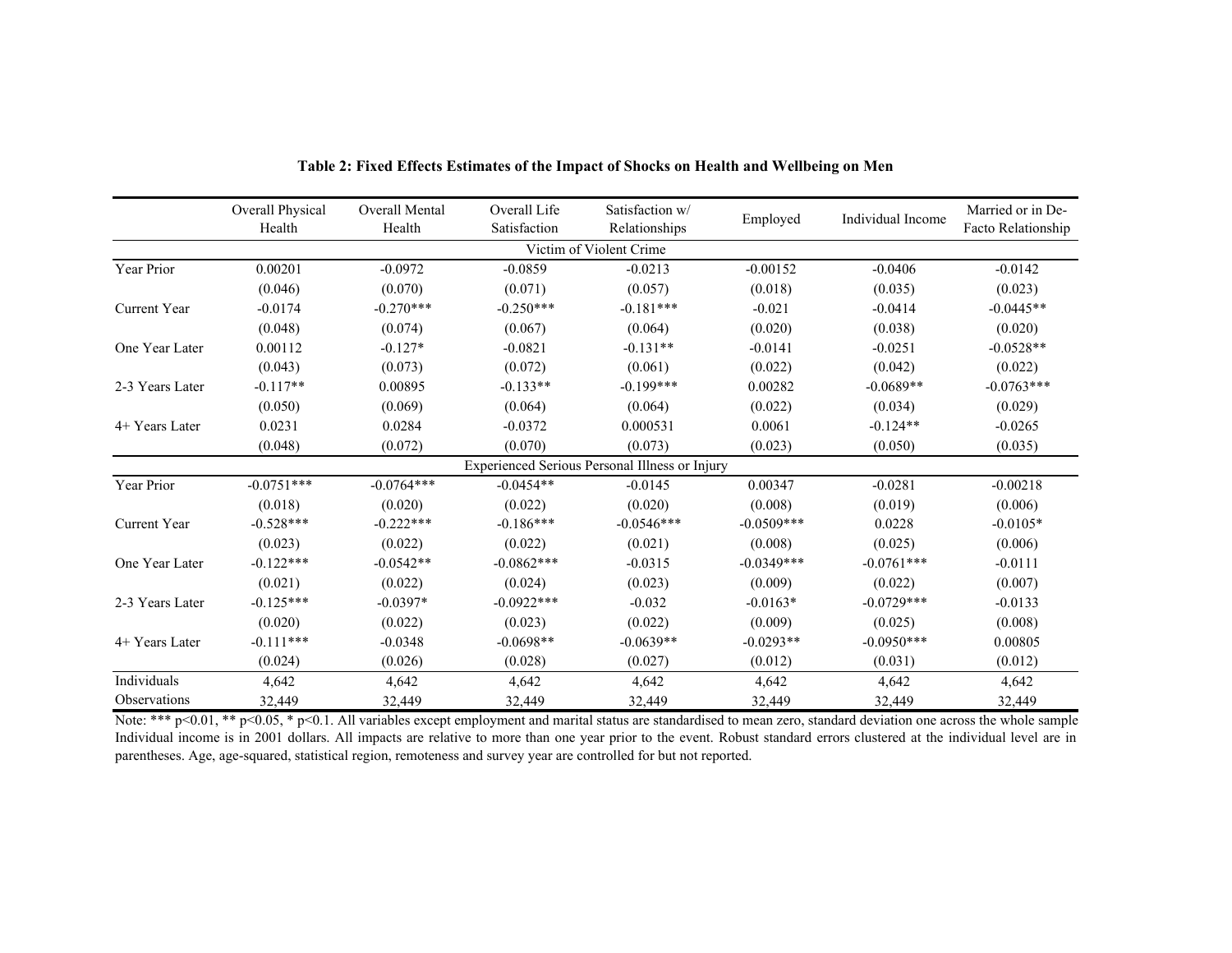|                 | Overall Physical<br>Health | Overall Mental<br>Health | Overall Life<br>Satisfaction | Satisfaction w/<br>Relationships               | Employed     | Individual Income | Married or in De-<br>Facto Relationship |
|-----------------|----------------------------|--------------------------|------------------------------|------------------------------------------------|--------------|-------------------|-----------------------------------------|
|                 |                            |                          |                              | Victim of Violent Crime                        |              |                   |                                         |
| Year Prior      | $-0.0503$                  | $-0.225***$              | $-0.194***$                  | $-0.124**$                                     | $-0.00483$   | 0.02              | 0.0411                                  |
|                 | (0.045)                    | (0.072)                  | (0.067)                      | (0.054)                                        | (0.023)      | (0.048)           | (0.026)                                 |
| Current Year    | 0.0642                     | $-0.532***$              | $-0.351***$                  | $-0.438***$                                    | $-0.0187$    | $-0.00119$        | $-0.105***$                             |
|                 | (0.049)                    | (0.074)                  | (0.069)                      | (0.059)                                        | (0.024)      | (0.026)           | (0.029)                                 |
| One Year Later  | 0.0519                     | $-0.243***$              | $-0.113*$                    | $-0.106*$                                      | $-0.024$     | 0.0133            | $-0.0412$                               |
|                 | (0.053)                    | (0.069)                  | (0.059)                      | (0.063)                                        | (0.025)      | (0.043)           | (0.026)                                 |
| 2-3 Years Later | $-0.0212$                  | $-0.206***$              | $-0.0676$                    | $-0.184***$                                    | $-0.0186$    | 0.00282           | $-0.0794***$                            |
|                 | (0.050)                    | (0.072)                  | (0.057)                      | (0.056)                                        | (0.028)      | (0.029)           | (0.028)                                 |
| 4+ Years Later  | 0.00799                    | $-0.0852$                | $-0.0668$                    | $-0.0906$                                      | 0.0288       | 0.0287            | $-0.0940***$                            |
|                 | (0.048)                    | (0.075)                  | (0.077)                      | (0.076)                                        | (0.031)      | (0.035)           | (0.036)                                 |
|                 |                            |                          |                              | Experienced Serious Personal Illness or Injury |              |                   |                                         |
| Year Prior      | $-0.161***$                | $-0.0919***$             | $-0.0837***$                 | $-0.0157$                                      | 0.00533      | $-0.000938$       | $-0.00987$                              |
|                 | (0.021)                    | (0.023)                  | (0.023)                      | (0.020)                                        | (0.009)      | (0.012)           | (0.006)                                 |
| Current Year    | $-0.604***$                | $-0.234***$              | $-0.204***$                  | $-0.00762$                                     | $-0.0437***$ | $-0.0230*$        | $-0.000707$                             |
|                 | (0.024)                    | (0.025)                  | (0.023)                      | (0.019)                                        | (0.009)      | (0.012)           | (0.006)                                 |
| One Year Later  | $-0.151***$                | $-0.0625**$              | $-0.0470*$                   | $-0.0216$                                      | $-0.0217**$  | $-0.0425***$      | 0.0035                                  |
|                 | (0.021)                    | (0.025)                  | (0.024)                      | (0.021)                                        | (0.010)      | (0.012)           | (0.007)                                 |
| 2-3 Years Later | $-0.158***$                | $-0.0357$                | $-0.0482**$                  | 0.00428                                        | $-0.0176*$   | $-0.0536***$      | 0.00761                                 |
|                 | (0.022)                    | (0.024)                  | (0.023)                      | (0.021)                                        | (0.011)      | (0.014)           | (0.008)                                 |
| 4+ Years Later  | $-0.127***$                | $-0.0381$                | $-0.00443$                   | 0.0249                                         | $-0.0304**$  | $-0.0225$         | $-0.00414$                              |
|                 | (0.026)                    | (0.028)                  | (0.030)                      | (0.027)                                        | (0.015)      | (0.020)           | (0.012)                                 |
| Individuals     | 5,103                      | 5,103                    | 5,103                        | 5,103                                          | 5,103        | 5,103             | 5,103                                   |
| Observations    | 37,100                     | 37,100                   | 37,100                       | 37,100                                         | 37,100       | 37,100            | 37,100                                  |

**Table 3: Fixed Effects Estimates of the Impact of Shocks on Health and Wellbeing on Women**

Note: \*\*\* p<0.01, \*\* p<0.05, \* p<0.1. All variables except employment and marital status are standardised to mean zero, standard deviation one across the whole sample Individual income is in 2001 dollars. All impacts are relative to more than one year prior to the event. Robust standard errors clustered at the individual level are in parentheses. Age, age-squared, statistical region, remoteness and survey year are controlled for but not reported.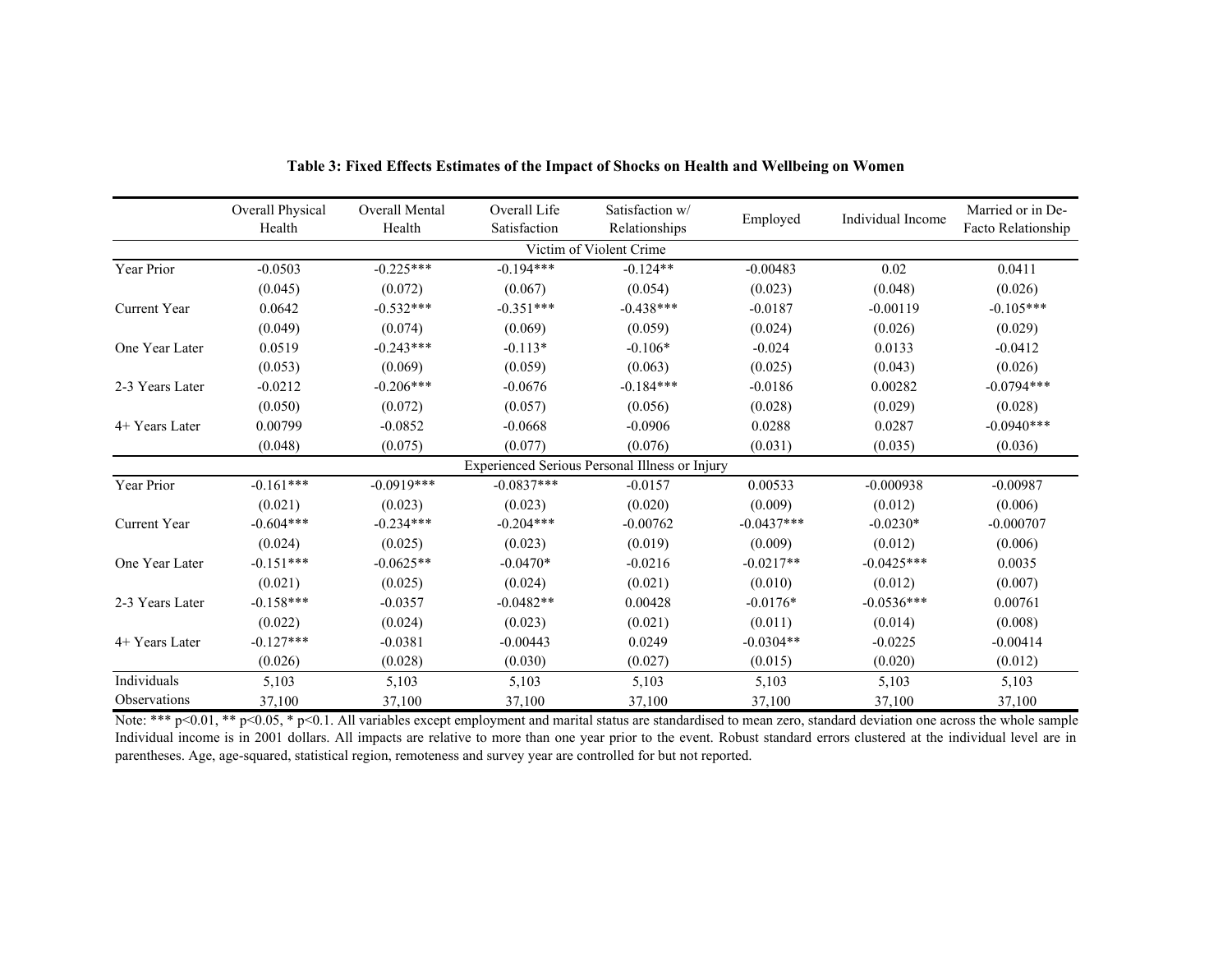|                        | Overall Physical | Overall Mental | Overall Life | Satisfaction w/                                                                              |            | Individual Income | Married or in De-  |
|------------------------|------------------|----------------|--------------|----------------------------------------------------------------------------------------------|------------|-------------------|--------------------|
|                        | Health           | Health         | Satisfaction | Relationships                                                                                | Employed   |                   | Facto Relationship |
|                        |                  |                |              | Victim of Violent Crime interacted with Standardised Locus of Control                        |            |                   |                    |
| Year Prior             | $-0.0428$        | 0.0973         | 0.0416       | 0.0387                                                                                       | $-0.0152$  | $-0.0206$         | 0.0391             |
|                        | (0.057)          | (0.076)        | (0.071)      | (0.068)                                                                                      | (0.019)    | (0.049)           | (0.031)            |
| Current Year           | $-0.047$         | $0.136**$      | $0.199***$   | 0.077                                                                                        | $-0.00654$ | $-0.0324$         | 0.0304             |
|                        | (0.052)          | (0.059)        | (0.071)      | (0.081)                                                                                      | (0.020)    | (0.043)           | (0.024)            |
| One Year Later         | 0.0214           | 0.082          | 0.0537       | 0.0014                                                                                       | 0.00792    | $-0.0664$         | 0.00241            |
|                        | (0.052)          | (0.072)        | (0.072)      | (0.059)                                                                                      | (0.025)    | (0.050)           | (0.024)            |
| 2-3 Years Later        | 0.0405           | $-0.0211$      | 0.0525       | 0.0749                                                                                       | 0.0298     | 0.0226            | $0.0833**$         |
|                        | (0.060)          | (0.067)        | (0.070)      | (0.094)                                                                                      | (0.025)    | (0.034)           | (0.033)            |
| 4+ Years Later         | 0.00611          | 0.0669         | $-0.0147$    | $-0.0287$                                                                                    | $-0.00138$ | 0.00198           | $0.0696*$          |
|                        | (0.060)          | (0.080)        | (0.083)      | (0.094)                                                                                      | (0.033)    | (0.056)           | (0.038)            |
| Joint Significance VC  | [0.713]          | [0.084]        | [0.043]      | [0.653]                                                                                      | [0.709]    | $[0.429]$         | [0.055]            |
|                        |                  |                |              | Experienced Serious Personal Illness or Injury interacted with Standardised Locus of Control |            |                   |                    |
| Year Prior             | 0.0125           | 0.0164         | 0.0156       | $0.0398*$                                                                                    | 0.00383    | $-0.0322*$        | 0.00207            |
|                        | (0.021)          | (0.025)        | (0.029)      | (0.024)                                                                                      | (0.009)    | (0.018)           | (0.008)            |
| Current Year           | $-0.0155$        | $0.0703**$     | $0.0700**$   | 0.038                                                                                        | $0.0210**$ | 0.0448            | 0.00453            |
|                        | (0.026)          | (0.029)        | (0.030)      | (0.027)                                                                                      | (0.010)    | (0.029)           | (0.008)            |
| One Year Later         | 0.0353           | 0.0113         | $-0.00176$   | $0.0510*$                                                                                    | $0.0187*$  | 0.00411           | 0.0125             |
|                        | (0.024)          | (0.027)        | (0.030)      | (0.028)                                                                                      | (0.010)    | (0.022)           | (0.008)            |
| 2-3 Years Later        | 0.0295           | 0.0174         | 0.0209       | 0.032                                                                                        | $0.0200**$ | 0.00752           | 0.0065             |
|                        | (0.022)          | (0.025)        | (0.033)      | (0.026)                                                                                      | (0.010)    | (0.028)           | (0.009)            |
| 4+ Years Later         | 0.0129           | $-0.00778$     | $-0.0229$    | 0.0412                                                                                       | 0.000538   | 0.0308            | 0.0154             |
|                        | (0.028)          | (0.031)        | (0.039)      | (0.031)                                                                                      | (0.013)    | (0.031)           | (0.013)            |
| Joint Significance SI  | [0.367]          | [0.166]        | [0.103]      | [0.290]                                                                                      | [0.082]    | [0.219]           | [0.542]            |
| Joint Significance ALL | [0.553]          | [0.042]        | $[0.022]$    | [0.567]                                                                                      | [0.192]    | [0.282]           | [0.116]            |
| Individuals            | 4,642            | 4,642          | 4,642        | 4,642                                                                                        | 4,642      | 4,642             | 4,642              |
| Observations           | 32,449           | 32,449         | 32,449       | 32,449                                                                                       | 32,449     | 32,449            | 32,449             |

**Table 4: Does the Impact of Shocks on Men Depend on their Locus of Control?**

Note: \*\*\* p<0.01, \*\* p<0.05, \* p<0.1. Individual income is in 2001 dollars and all variables besides employment and married/de-facto are standardised to mean zero, standard deviation one across the whole sample. All impacts are relative to prior to the event. Robust standard errors clustered at the individual level are in parentheses. The main effects for each shock, Age, age-squared, statistical region, remoteness, survey year and individual fixed effects are controlled for but not reported.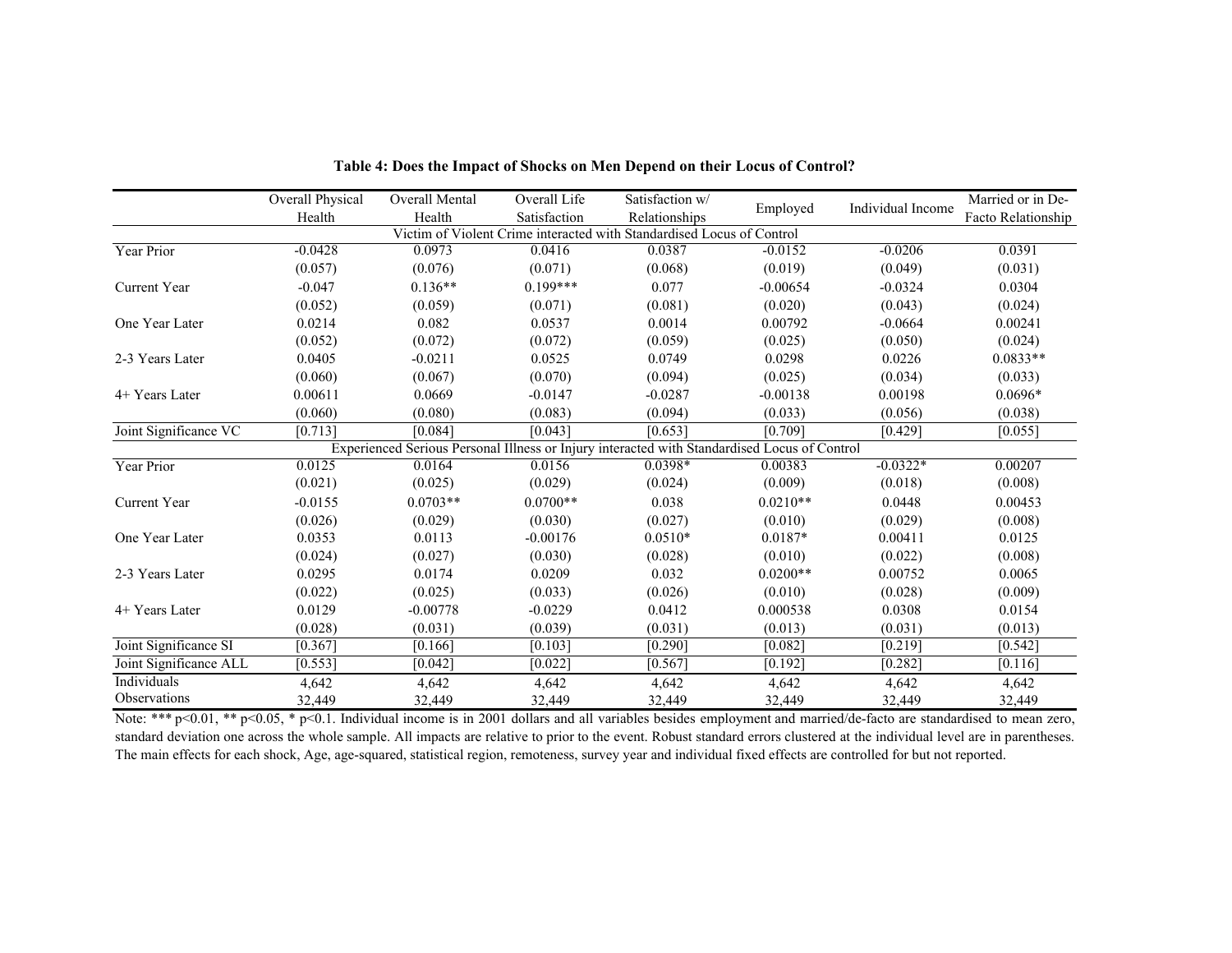|                        | Overall Physical | <b>Overall Mental</b> | Overall Life | Satisfaction w/                                                                              |            |                   | Married or in De-  |
|------------------------|------------------|-----------------------|--------------|----------------------------------------------------------------------------------------------|------------|-------------------|--------------------|
|                        | Health           | Health                | Satisfaction | Relationships                                                                                | Employed   | Individual Income | Facto Relationship |
|                        |                  |                       |              | Victim of Violent Crime interacted with Standardised Locus of Control                        |            |                   |                    |
| Year Prior             | 0.0226           | 0.0393                | $-0.0264$    | $-0.00406$                                                                                   | 0.0044     | 0.0373            | $-0.00711$         |
|                        | (0.046)          | (0.059)               | (0.067)      | (0.046)                                                                                      | (0.026)    | (0.043)           | (0.025)            |
| Current Year           | $0.0818*$        | $-0.138**$            | $-0.0883$    | $-0.0532$                                                                                    | 0.032      | 0.037             | $-0.0510**$        |
|                        | (0.048)          | (0.069)               | (0.070)      | (0.049)                                                                                      | (0.026)    | (0.030)           | (0.025)            |
| One Year Later         | 0.0719           | 0.0219                | 0.0205       | $-0.0342$                                                                                    | 0.00142    | 0.00319           | $-0.0469*$         |
|                        | (0.055)          | (0.070)               | (0.061)      | (0.060)                                                                                      | (0.029)    | (0.035)           | (0.026)            |
| 2-3 Years Later        | 0.0156           | $-0.0643$             | $-0.0476$    | 0.0157                                                                                       | $-0.00681$ | 0.00371           | 0.00414            |
|                        | (0.052)          | (0.075)               | (0.067)      | (0.051)                                                                                      | (0.035)    | (0.029)           | (0.028)            |
| $4+$ Years Later       | 0.018            | $-0.0588$             | $-0.0251$    | $-0.0271$                                                                                    | $-0.0283$  | 0.0388            | 0.0155             |
|                        | (0.048)          | (0.065)               | (0.082)      | (0.070)                                                                                      | (0.034)    | (0.039)           | (0.040)            |
| Joint Significance VC  | [0.394]          | [0.287]               | [0.681]      | [0.714]                                                                                      | [0.411]    | [0.663]           | [0.093]            |
|                        |                  |                       |              | Experienced Serious Personal Illness or Injury interacted with Standardised Locus of Control |            |                   |                    |
| Year Prior             | $-0.00784$       | 0.0216                | 0.0365       | $-0.0159$                                                                                    | $-0.0056$  | 0.00272           | $-0.00145$         |
|                        | (0.024)          | (0.025)               | (0.027)      | (0.023)                                                                                      | (0.010)    | (0.012)           | (0.007)            |
| Current Year           | $-0.0443*$       | 0.015                 | $-0.00898$   | 0.0293                                                                                       | 0.00218    | $-0.00772$        | 0.0101             |
|                        | (0.026)          | (0.026)               | (0.029)      | (0.023)                                                                                      | (0.010)    | (0.011)           | (0.007)            |
| One Year Later         | 0.00987          | $0.0429*$             | $-0.00726$   | $-0.0196$                                                                                    | 0.00506    | 0.00384           | 0.00485            |
|                        | (0.024)          | (0.025)               | (0.029)      | (0.022)                                                                                      | (0.011)    | (0.012)           | (0.007)            |
| 2-3 Years Later        | 0.00525          | $-0.0052$             | $-0.0169$    | 0.0132                                                                                       | $-0.0167$  | 0.0125            | 0.0117             |
|                        | (0.026)          | (0.025)               | (0.029)      | (0.023)                                                                                      | (0.012)    | (0.012)           | (0.008)            |
| 4+ Years Later         | $0.0583**$       | 0.0189                | $-0.0179$    | 0.000724                                                                                     | 0.00929    | $-0.0155$         | $0.0372***$        |
|                        | (0.028)          | (0.026)               | (0.034)      | (0.029)                                                                                      | (0.016)    | (0.024)           | (0.014)            |
| Joint Significance SI  | [0.044]          | [0.475]               | [0.973]      | [0.434]                                                                                      | [0.270]    | [0.522]           | [0.059]            |
| Joint Significance ALL | [0.082]          | [0.407]               | [0.934]      | [0.645]                                                                                      | [0.314]    | [0.732]           | [0.032]            |
| Individuals            | 5,103            | 5,103                 | 5,103        | 5,103                                                                                        | 5,103      | 5,103             | 5,103              |
| Observations           | 37,100           | 37,100                | 37,100       | 37,100                                                                                       | 37,100     | 37,100            | 37,100             |

**Table 5: Does the Impact of Shocks on Women Depend on their Locus of Control?**

Note: \*\*\* p<0.01, \*\* p<0.05, \* p<0.1. Individual income is in 2001 dollars and all variables besides employment and married/de-facto are standardised to mean zero, standard deviation one across the whole sample. All impacts are relative to prior to the event. Robust standard errors clustered at the individual level are in parentheses. The main effects for each shock, Age, age-squared, statistical region, remoteness, survey year and individual fixed effects are controlled for but not reported.